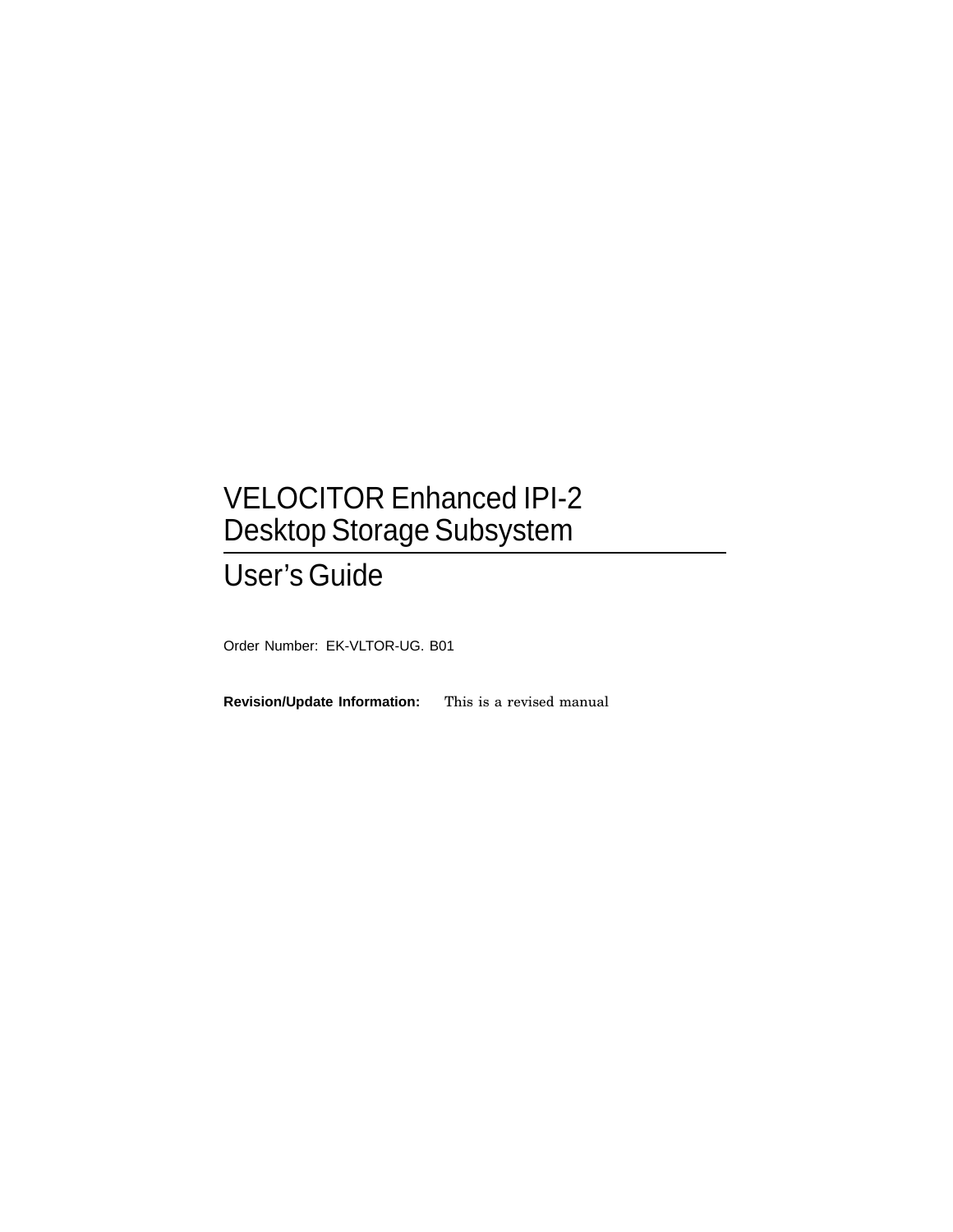#### **September 1993 December 1993**

The information in this document is subject to change without notice and should not be construed as a commitment by Digital Equipment Corporation. Digital Equipment Corporation assumes no responsibility for any errors that may appear in this document.

**FCC NOTICE:** This equipment has been tested and found to comply with the limits for a Class A digital device, pursuant to Part 15 of the FCC Rules. These limits are designed to provide reasonable protection against harmful interference when the equipment is operated in a commercial environment. This equipment generates, uses, and can radiate radio frequency energy and, if not installed and used in accordance with the instruction manual, may cause harmful interference to radio communications. Operation of this equipment in a residential area is likely to cause harmful interference, in which case users will be required to correct the interference at their own expense.

© Digital Equipment Corporation 1993. All Rights Reserved.

All rights reserved

Printed in U.S.A.

The following are trademarks of Digital Equipment Corporation: Alpha AXP, AXP, MSCP, TURBOchannel, ULTRIX, VAX, VAX DOCUMENT, VELOCITOR, and the DIGITAL Logo.

Seagate and Elite are registered trademarks of Seagate Technology, Inc.

GENROCO, TURBOstor, IPI-242T, and IPI-242F are registered trademarks of GENROCO International, Inc.

OSF/1 is a registered trademark of Open Software Foundation, Inc.

Portions of this manual have been reproduced from the *Seagate ST43200K User's Manual* (Revision B) with permission of Seagate Technology, Inc.

This document was prepared using VAX DOCUMENT Version 2.1.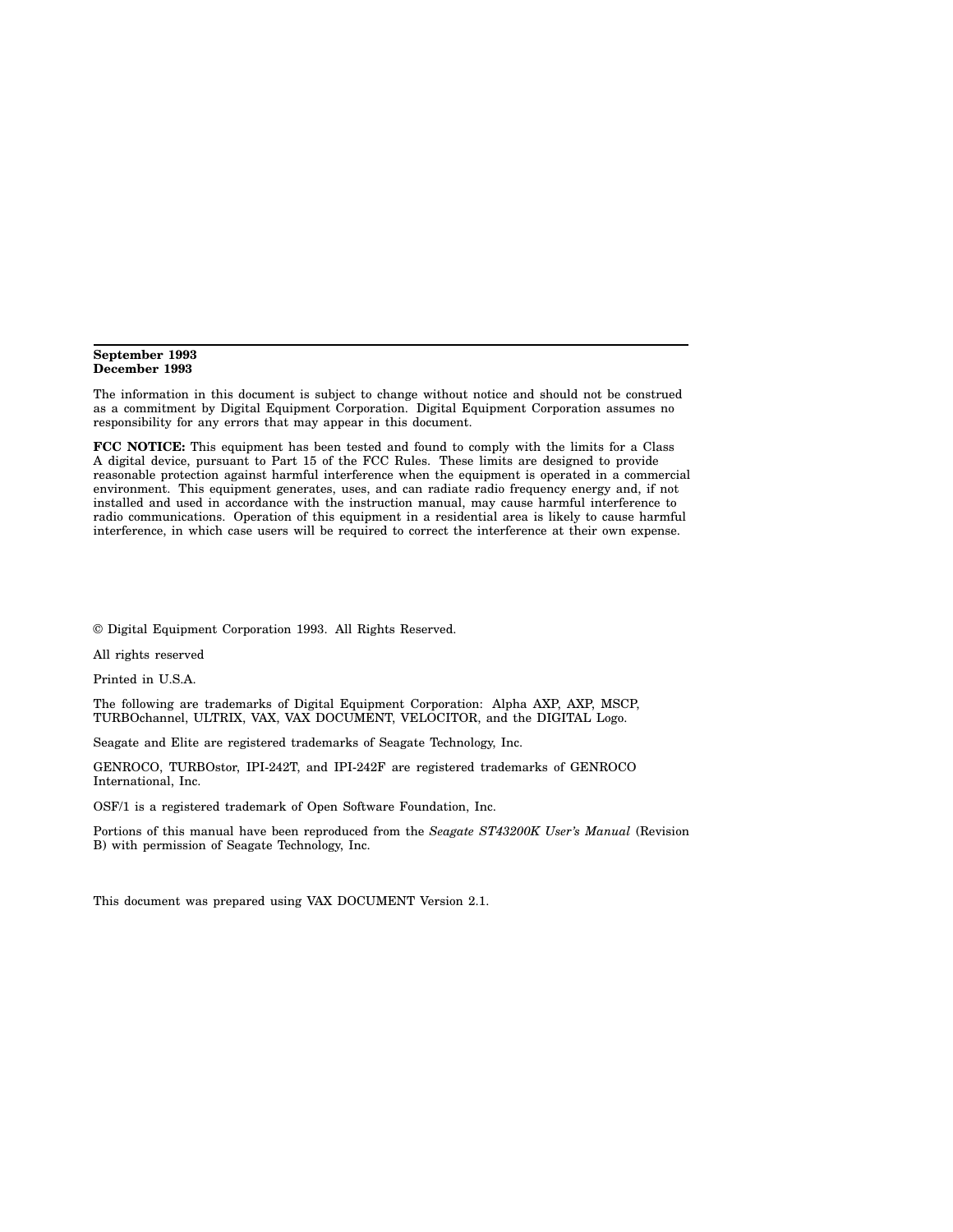## **Contents**

|                |                                                                                    |                                                                                                                                                                                                                                                                                                | vii                                                                                                        |
|----------------|------------------------------------------------------------------------------------|------------------------------------------------------------------------------------------------------------------------------------------------------------------------------------------------------------------------------------------------------------------------------------------------|------------------------------------------------------------------------------------------------------------|
| 1              | <b>Introduction</b>                                                                |                                                                                                                                                                                                                                                                                                |                                                                                                            |
|                | 1.1<br>1.2<br>1.3                                                                  | Minimum Operating System Versions                                                                                                                                                                                                                                                              | $1 - 1$<br>$1 - 2$<br>$1 - 2$                                                                              |
| 2 <sup>1</sup> |                                                                                    | <b>Technical Description</b>                                                                                                                                                                                                                                                                   |                                                                                                            |
|                | 2.1<br>2.1.1<br>2.1.2<br>2.1.3<br>2.1.4<br>2.1.5<br>2.2<br>2.2.1<br>2.2.2<br>2.2.3 | TURBOstor IPI-242T/F Disk Controller<br>Enhanced IPI-2 Disk Drives<br>Desktop Storage Enclosure<br>External Interface Connections<br>Electrical Specifications<br>Heat Dissipation                                                                                                             | $2 - 1$<br>$2 - 1$<br>$2 - 1$<br>$2 - 1$<br>$2 - 2$<br>$2 - 2$<br>$2 - 3$<br>$2 - 3$<br>$2 - 3$<br>$2 - 3$ |
| 3              |                                                                                    | <b>Set Up and Installation</b>                                                                                                                                                                                                                                                                 |                                                                                                            |
|                | 3.1<br>3.1.1<br>3.1.2<br>3.1.3<br>3.2<br>3.3<br>3.4<br>3.5<br>3.6<br>3.7           | Required Materials<br>Power Requirements<br>Connecting the Power Cord<br>Setting the IPI-2 Disk IDs $\dots \dots \dots \dots \dots \dots \dots \dots$<br>Connecting a Single Ported Desktop Enclosure<br>Adding a Single Ported Desktop Enclosure<br>Connecting Dual Ported Desktop Enclosures | $3 - 1$<br>$3 - 1$<br>$3 - 1$<br>$3 - 2$<br>$3 - 2$<br>$3 - 2$<br>$3 - 3$<br>$3 - 5$<br>$3 - 5$<br>$3 - 8$ |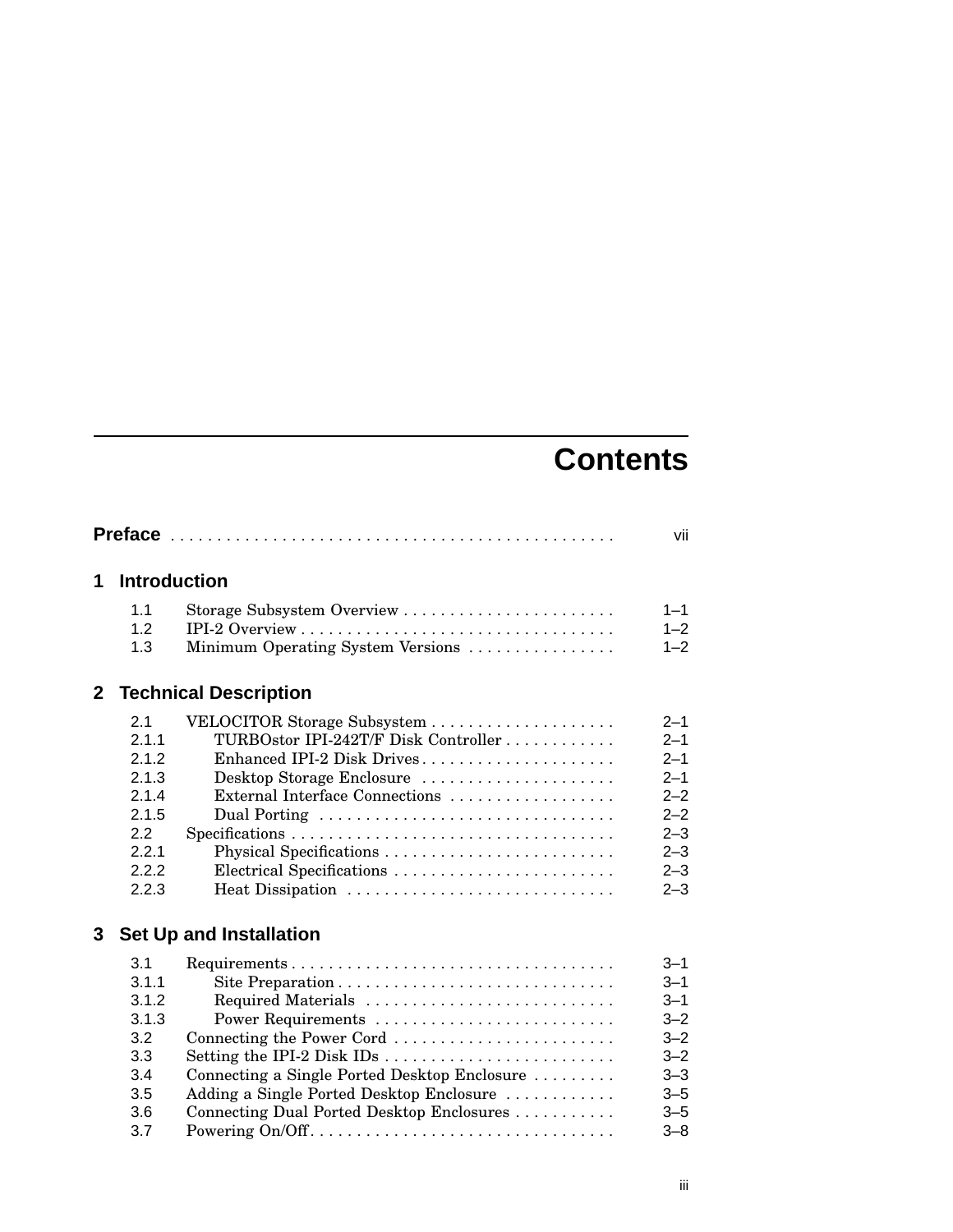| 3.8 |                               | $-9$      |
|-----|-------------------------------|-----------|
| 39  | EEPROM Parameters             | $-9$      |
|     | 3.10 TURBOraid Disk Striping  | $-3 - 10$ |
|     | 3.11 TURBOraid Disk Shadowing | $3 - 10$  |

| 41    | TURBOstor Offline Maintenance Utility (OMU)   | $4 - 1$ |
|-------|-----------------------------------------------|---------|
| 4.1.1 |                                               | $4 - 1$ |
| 4.1.2 | Other Maintenance Operations                  | $4 - 2$ |
| 42    |                                               | $4 - 3$ |
| 4.3   | Preventive Maintenance, Cleaning, and Repairs | $4 - 3$ |
| 4.3.1 | Preventive Maintenance                        | $4 - 3$ |
| 4.3.2 |                                               | $4 - 3$ |
| 4.3.3 |                                               | $4 - 3$ |

## **A VELOCITOR Storage Subsystem Upgrade**

| .A.1 | Powering Down the Storage Enclosure                             | – A–1   |
|------|-----------------------------------------------------------------|---------|
| A.2  | Removing the Enclosure Cover                                    | $A-2$   |
| A.3  | Installing a Seagate ST43200K Disk Drive $\ldots \ldots \ldots$ | A–4     |
| A.4  |                                                                 | $A - 8$ |

## **B Seagate Drive Jumpering**

| <b>B.1</b>   | Seagate Drive Jumpering                            | $B-1$ |
|--------------|----------------------------------------------------|-------|
| <b>B.1.1</b> |                                                    | $B-2$ |
| B.1.2        | Enable Short Rotational Position Sensing $(RPS)^1$ | $B-2$ |
| B.1.3        | Disable Read/Write Diagnostics (RWD)               | $B-3$ |
| <b>B.1.4</b> | Enable Position Calibration on Seek (SWP)          | $B-3$ |

## **Figures**

| $3 - 1$ | Power Cord Connection and ID Switch Location | $3 - 2$ |
|---------|----------------------------------------------|---------|
| $3 - 2$ | Single Ported Desktop Enclosure              | $3 - 4$ |
| $3 - 3$ | Dual Ported Desktop Enclosures               | $3 - 7$ |
| $3 - 4$ | On/Off Switch                                | $3 - 8$ |
| $A-1$   | Removing the Enclosure Cover                 | $A-3$   |
| A–2     | Drive Positions and Mounting                 | $A-5$   |
| A–3     | Connecting a Seagate ST43200K                | $A - 7$ |
| $A - 4$ | Replacing the Enclosure Cover                | $A-9$   |
|         |                                              |         |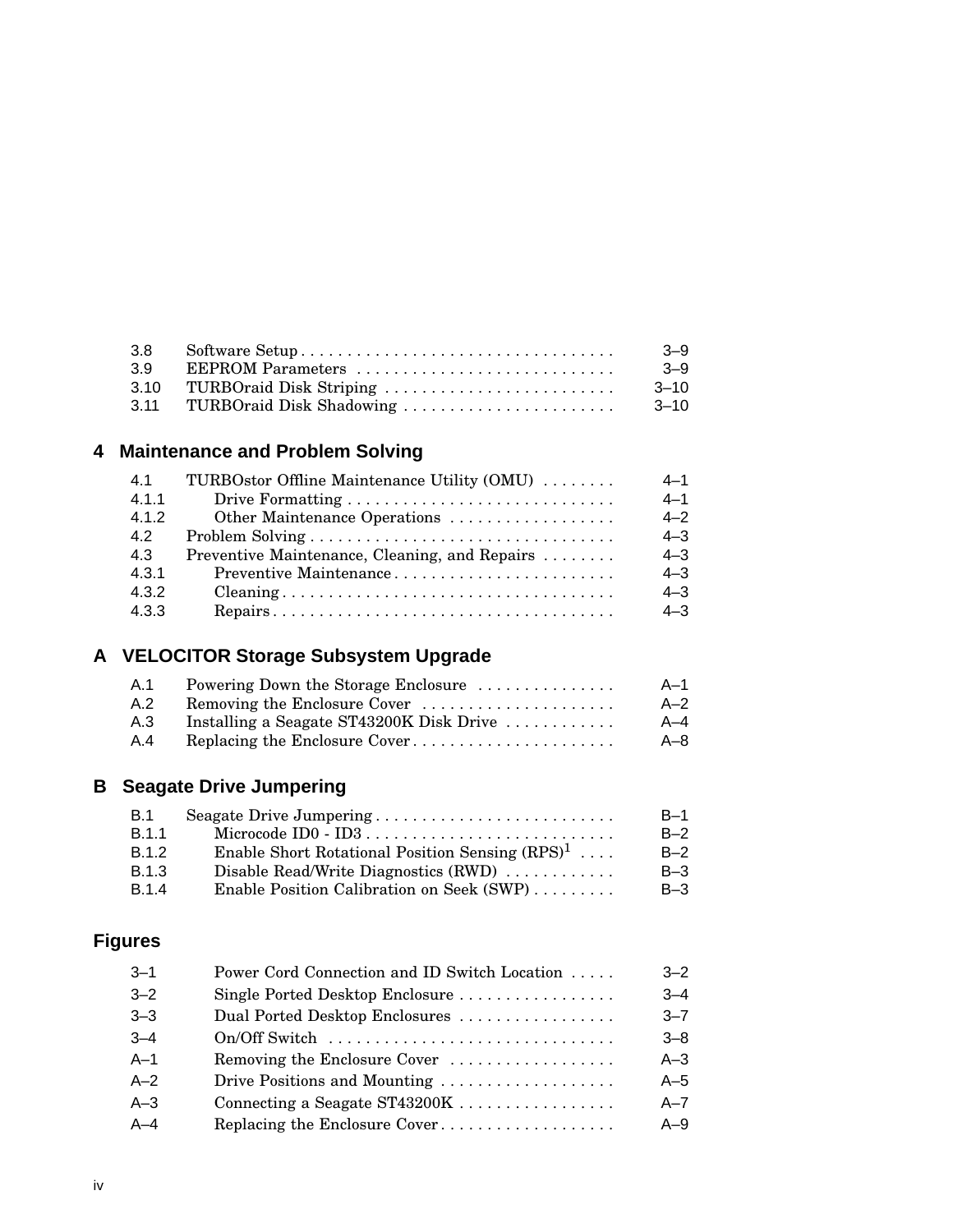| $B-1$ | I/O Board Jumpers                 | $B-1$ |
|-------|-----------------------------------|-------|
| $B-2$ | J10 and J12 Control Board Jumpers | $B-4$ |
| $B-3$ | $J10$ Jumpers                     | $B-5$ |
| B-4   |                                   | $B-6$ |

## **Tables**

| $2 - 3$ |
|---------|
| $2 - 3$ |
| $3 - 3$ |
| $3 - 6$ |
|         |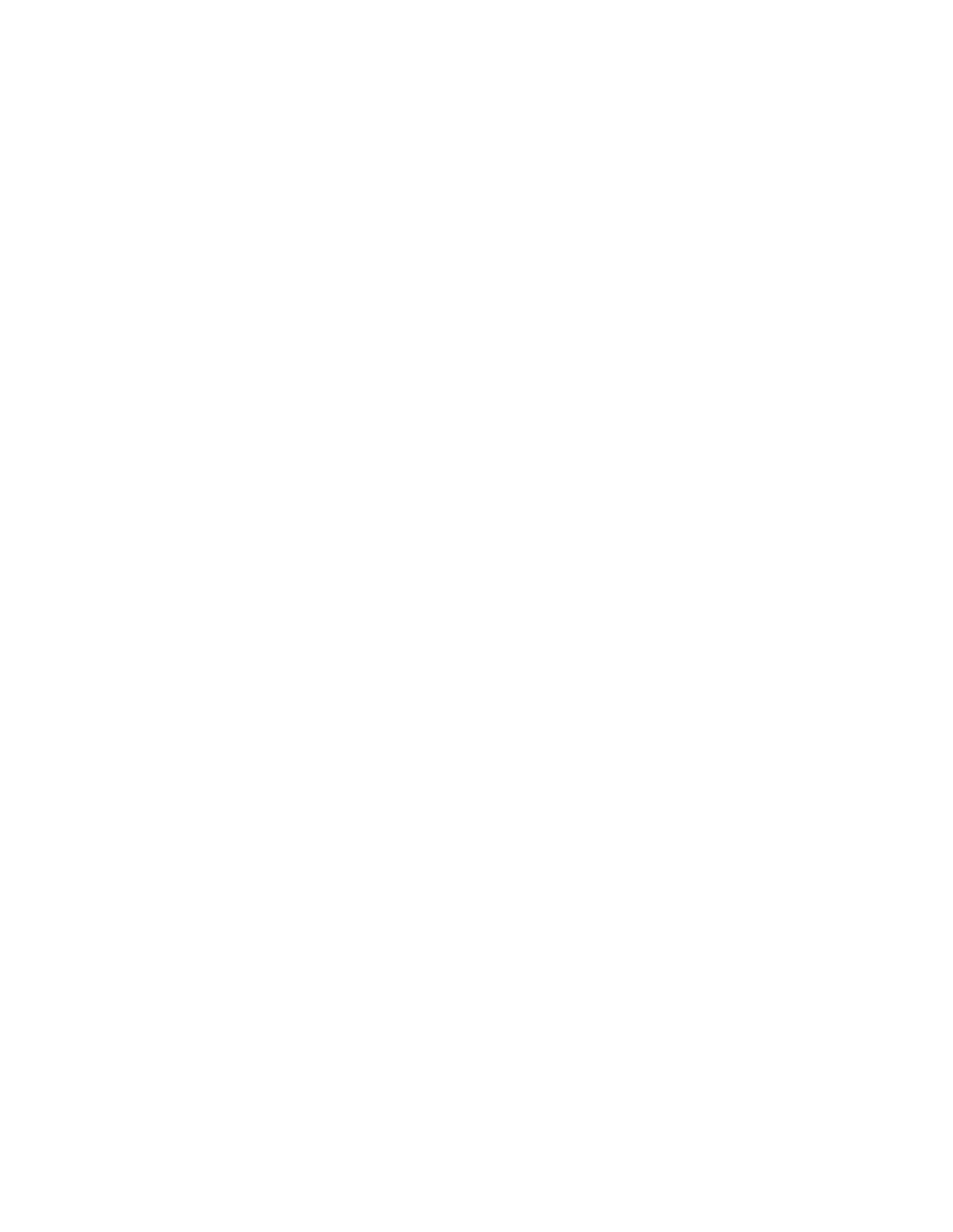## **Preface**

## **Purpose of this Guide**

This guide is designed to provide information on installing, operating, and maintaining the VELOCITOR storage subsystem. It should be used in conjunction with the documentation listed in the Related Documentation section.

## **Who Should Use this Guide**

This guide is a support and reference document for engineers and system managers who have basic knowledge of hardware configurations, as well as system management training with ULTRIX and OSF/1 operating systems.

## **Organization**

This guide is divided into four chapters and two appendicies:

Chapter 1 - Provides an introduction and general description of the VELOCITOR storage subsystem.

Chapter 2 - Provides a technical description of the VELOCITOR storage subsystem and specifications for the enclosure.

Chapter 3 - Explains how to prepare and install the VELOCITOR storage subsystem.

Chapter 4 - Provides basic problem solving and maintenance information.

Appendix A - Describes how to upgrade a single drive enclosure.

Appendix B - Provides Seagate disk drive jumper information.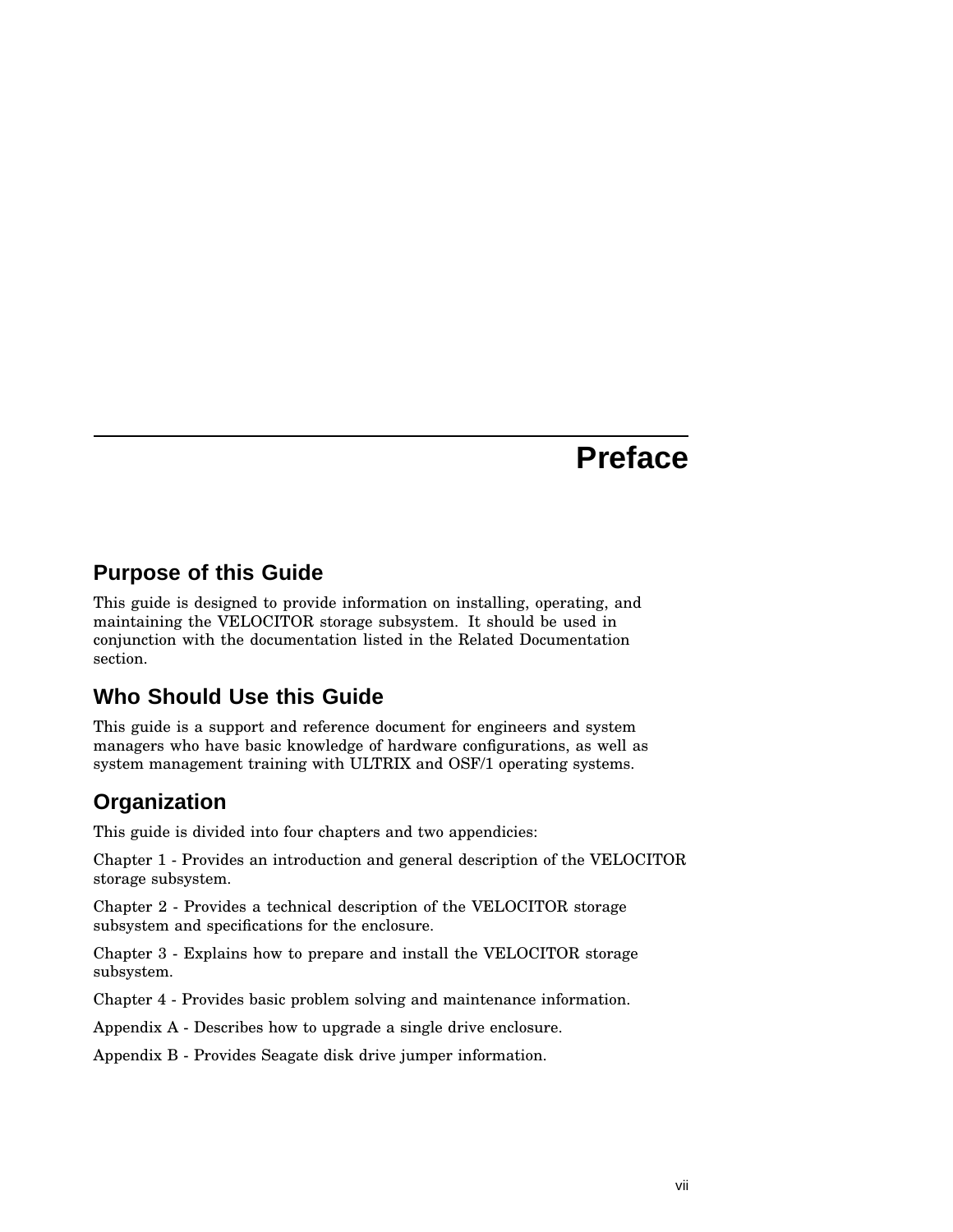## **Conventions Used in this Guide**

The following conventions are used in this document:

| <b>Note</b> | A note calls the reader's attention to any item of information that may be<br>of special importance. |
|-------------|------------------------------------------------------------------------------------------------------|
| Caution     | A caution contains information essential to avoid damage to the<br>equipment.                        |
| Warning     | A warning contains information essential to the safety of personnel.                                 |

## **Related Documentation**

The following documents provide additional information about the VELOCITOR storage subsystem and the host systems:

| <b>Title</b>                                                    | <b>Source</b>  | <b>Part Number</b> |
|-----------------------------------------------------------------|----------------|--------------------|
| DEC 3000 Model 500/500S AXP Owner's Guide                       | Digital        | EK-FLAMI-OG        |
| DEC 3000 Model 500/500S AXP Options Guide                       | Digital        | EK-FLAMI-IG        |
| DEC 3000 Model 400/400S AXP Owner's Guide                       | Digital        | EK-SNDPR-OG        |
| DEC 3000 Model 400/400S AXP Options Guide                       | Digital        | <b>EK-SNDPR-OP</b> |
| DEC 4000 AXP Options Guide                                      | Digital        | <b>EK-KN430-OG</b> |
| DEC 4000 AXP Owner's Guide                                      | Digital        | <b>EK-KN430-OP</b> |
| DECstation 5000 Model 240 Hardware<br><i>Installation Guide</i> | Digital        | EK-PM38A-IN        |
| DECstation 5000 Model 240 Operator's Guide                      | Digital        | EK-PM38B-OG        |
| DECstation 5000 Model 260 Operator's Guide                      | Digital        | EK-4MAXX-OP        |
| Guide to Installing DEC OSF/1                                   | Digital        | AA-PS2DA-TE        |
| Guide to Installing ULTRIX                                      | Digital        | AA-PBL0E-TE        |
| TURBOstor IPI-242F IPI Disk Controller User's<br>Manual         | <b>GENROCO</b> | 740-42FV           |
| TURBOstor IPI-242T IPI Disk Controller User's<br>Manual         | <b>GENROCO</b> | 740-42TV           |
| Seagate ST43200K User's Manual                                  | Seagate        | 83327650           |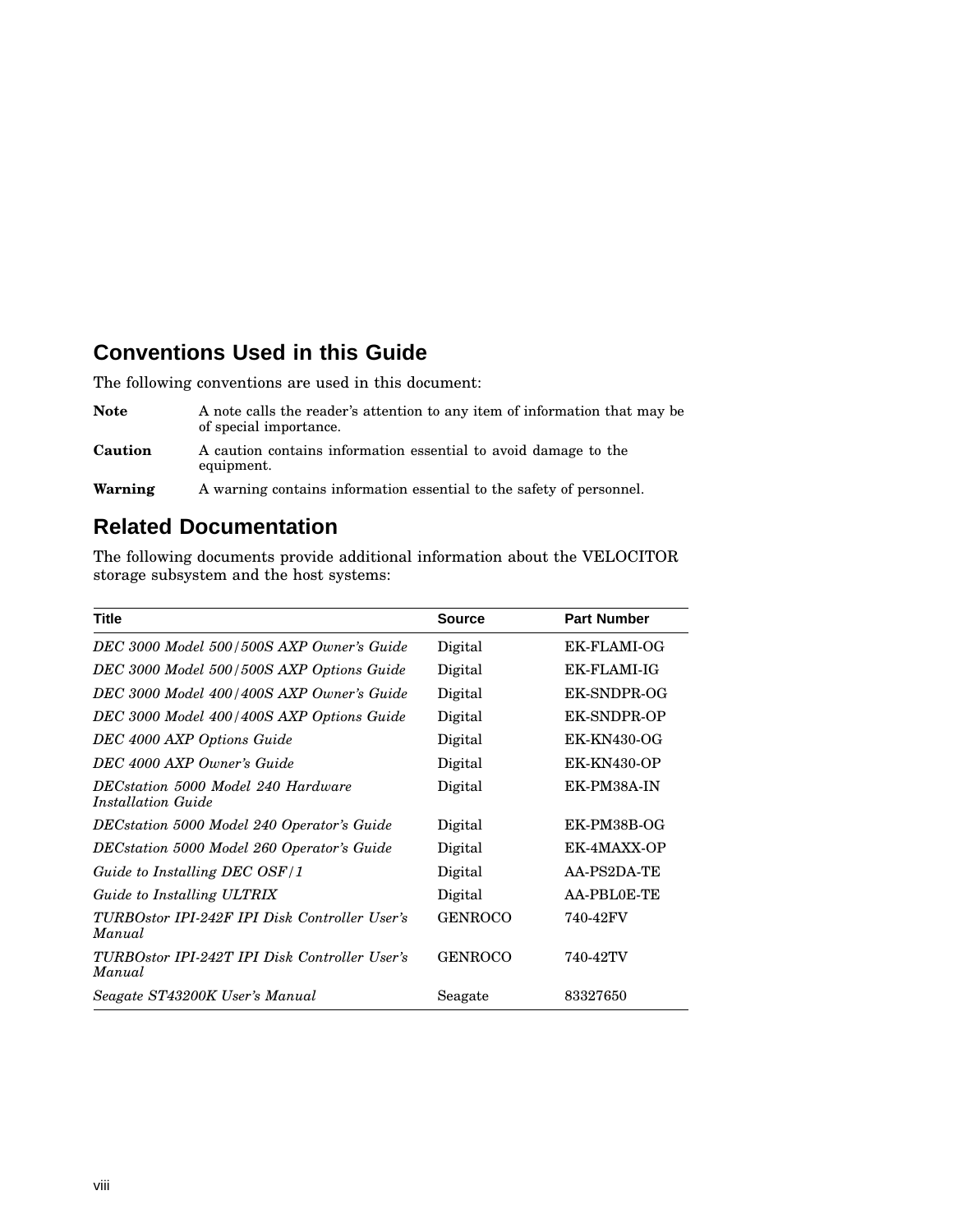# **1 Introduction**

## **1.1 Storage Subsystem Overview**

The VELOCITOR storage subsystem is designed for applications that demand a high I/O throughput. It is a high-performance Enhanced Intelligent Peripheral Interface (IPI-2) disk subsystem. This subsystem consists of a low profile desktop enclosure with 5.25 inch IPI-2 disks manufactured by Seagate Technology, Inc. and either a TURBOchannel controller or Futurebus+ controller manufactured by GENROCO International, Inc.

The desktop enclosure can accommodate up to two three-gigabyte (Gb) drives. Up to four two-drive enclosures (eight drives maximum) can be daisy chained to a single controller.

In this document, information that applies to the TURBOchannel and the Futurebus+ disk controller will be referred to as the IPI-242T/F disk controller. Information that applies only to the TURBOchannel disk controller will be referred to as the IPI-242T disk controller and information that applies only to the Futurebus+ disk controller will be referred to as the IPI-242F disk controller.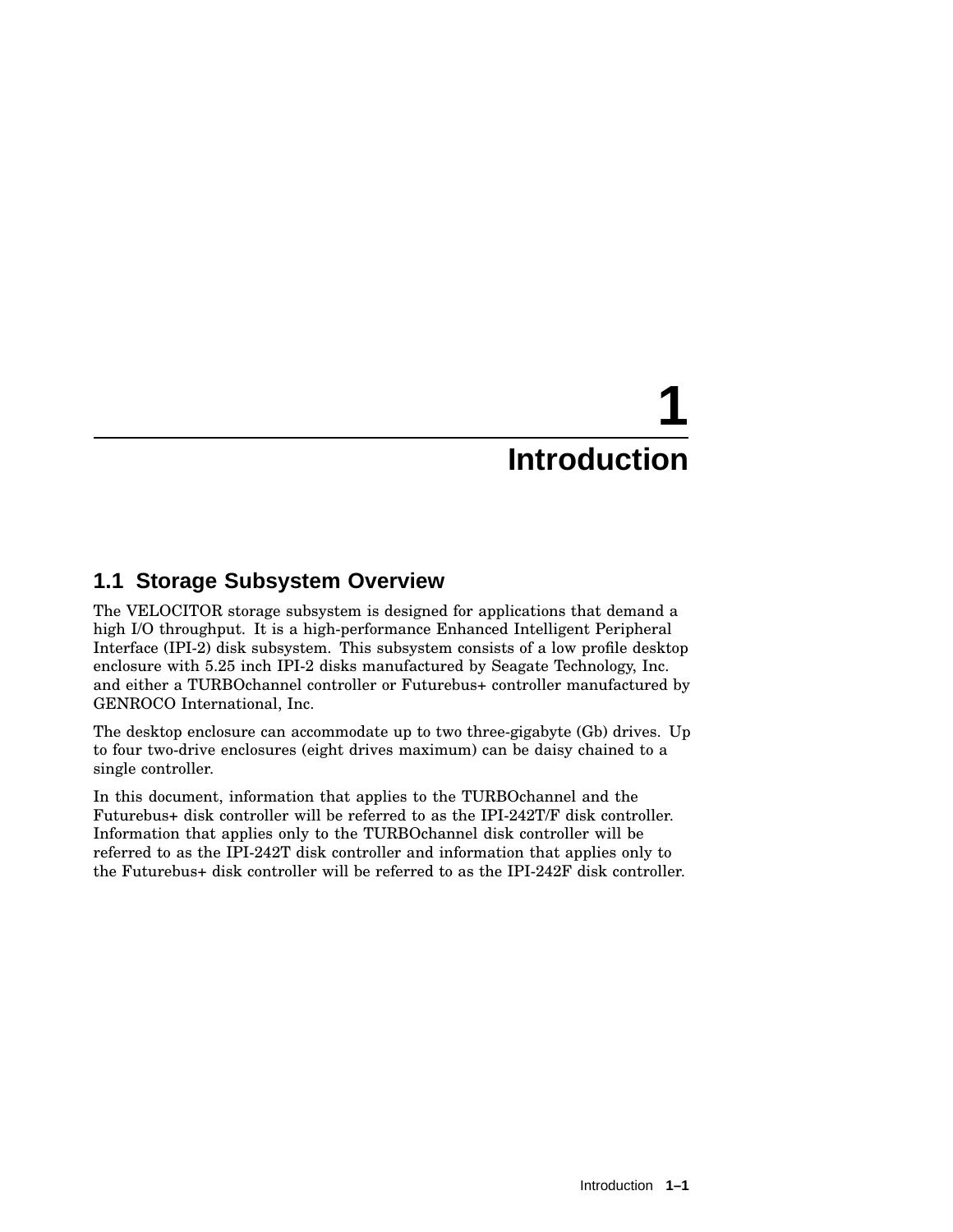#### **Introduction**

## **1.2 IPI-2 Overview**

Users of high-performance systems are limited in terms of disk performance by the overhead the Small Computer System Interface (SCSI) has in supporting disks, tapes, printers, scanners, and so forth. The enhanced IPI-2 interface is a dedicated interface that supports a single device type and improves system I/O capabilities.

The interface is the communications channel between the controller and the drive. It provides high-speed transfer of commands, responses, and data between the controller and the drive.

IPI-2 is appropriate in either workstation or server environments where sustained disk throughput is required. From the host operating system's point of view an IPI disk emulates an RA-series device using Mass Storage Control Protocol (MSCP).

## **1.3 Minimum Operating System Versions**

The VELOCITOR storage subsystem requires the following minimum operating system versions:

- ULTRIX Version 4.2
- OSF/1 Version 1.2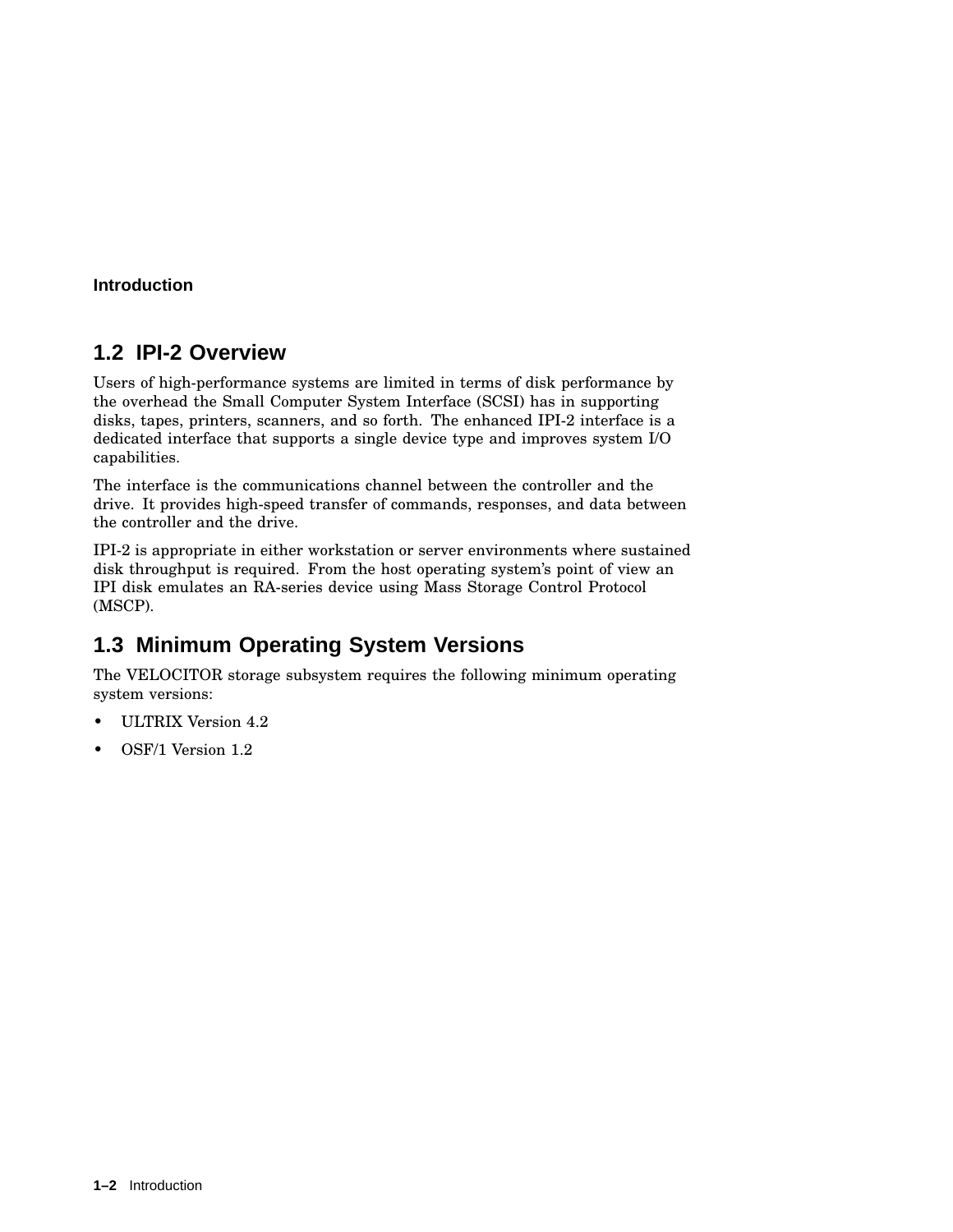# **2 Technical Description**

## **2.1 VELOCITOR Storage Subsystem**

The following is an overview of the major components of the VELOCITOR storage subsystem.

## **2.1.1 TURBOstor IPI-242T/F Disk Controller**

The GENROCO TURBOstor IPI-242T disk controller occupies a single TURBOchannel slot in the host computer. The GENROCO TURBOstor IPI-242F disk controller occupies a single Futurebus+ option slot in the host computer. For specific details refer to the *TURBOstor IPI-242T IPI Disk Controller User's Manual* or the *TURBOstor IPI-242F IPI Disk Controller User's Manual*. This manual provides an overview on installing and configuring the controller into the host computer, and installing and performing software setup.

## **2.1.2 Enhanced IPI-2 Disk Drives**

The Enhanced IPI-2 Seagate 5.25-inch disk drive features include read/write buffers, zone mapped disk drives, parallel heads, and drive error code correction (ECC). For further details refer to the *Seagate ST43200K User's Manual*.

## **2.1.3 Desktop Storage Enclosure**

This enclosure is part of the Digital SZ16 storage expansion series, utilizing the same power supply and low profile enclosure. These enclosures have been modified to accommodate up to two IPI-2 disk drives.

The internal cables link the drive or drives, in series, to the enclosure rear panel.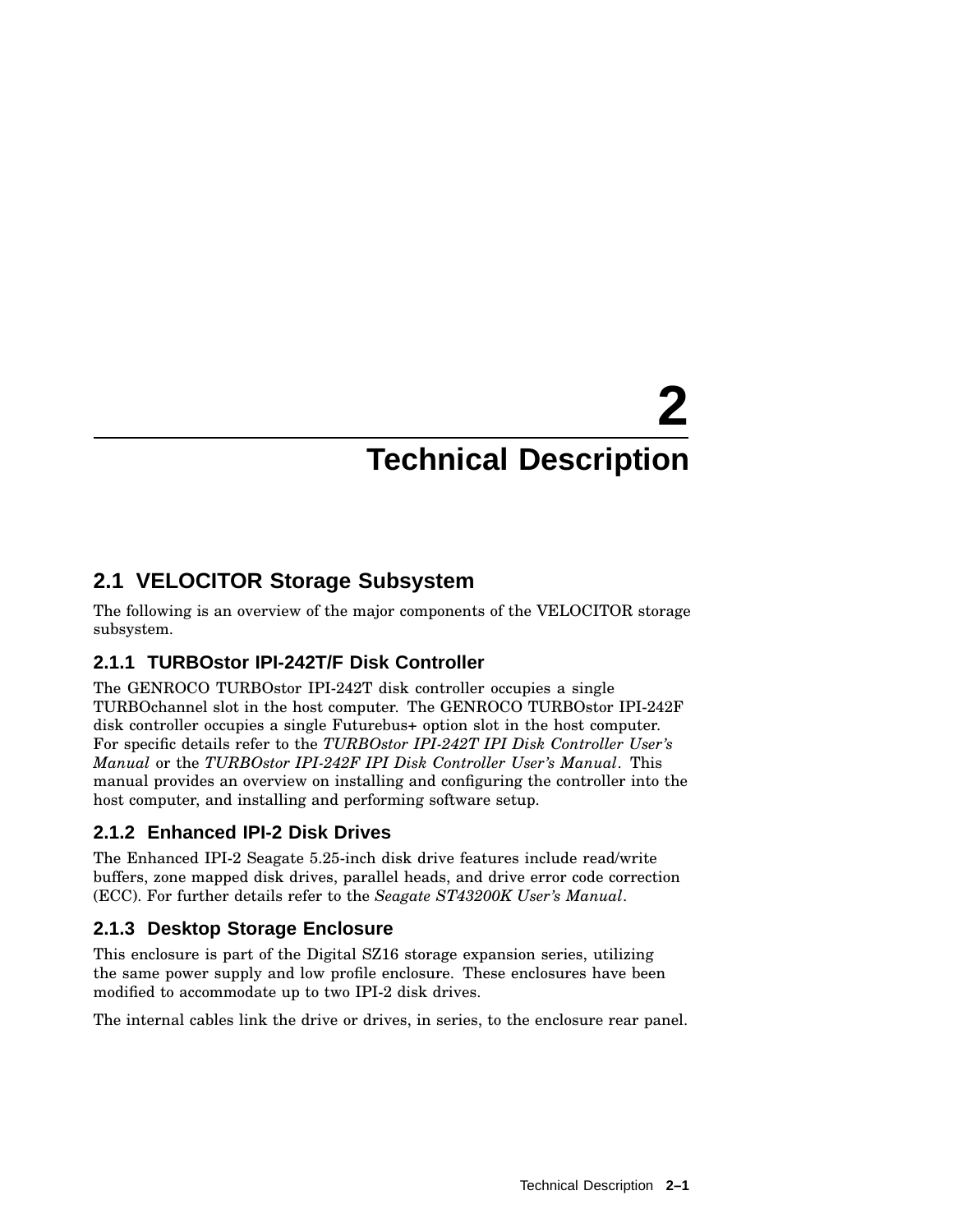#### **Technical Description**

#### **2.1.4 External Interface Connections**

The storage expansion box rear panel has four IPI interface connectors:

- Port A IPI-2 IN (male)
- Port A IPI-2 OUT (female)
- Port B IPI-2 IN (male)
- Port B IPI-2 OUT (female)

The maximum total IPI-2 cable length is 50 m (164 ft).

In a typical single port application a shielded 50 conductor cable is connected from the IPI-242T/F controller to the A IN port on the rear of the enclosure. The bus is terminated by installing an IPI-2 terminator on the A OUT connector.

Terminators should be installed on all unused connectors.

## **2.1.5 Dual Porting**

Each disk drive has two independent ports that can be connected to two separate controllers. These dual ports allow a disk to be shared between two disk controllers, thus enabling a second data path to be used. This is a robust configuration, because the two data paths are electrically and logically independent.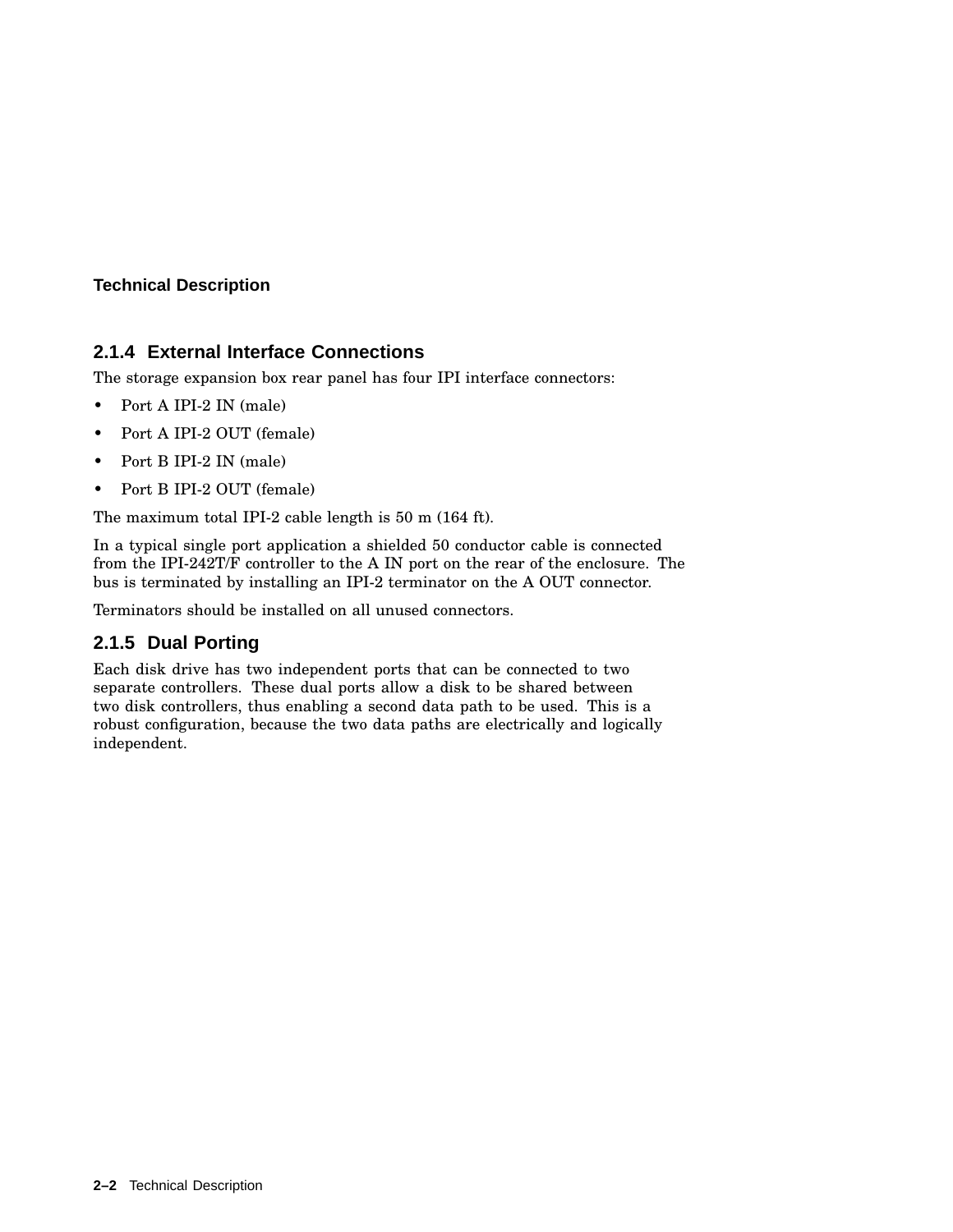**Technical Description**

## **2.2 Specifications**

This section provides specifications for the VELOCITOR storage subsystem. For the TURBOstor controller and the Seagate ST43200K disk drive specifications refer to the related documentation listed in the Preface.

#### **2.2.1 Physical Specifications**

Table 2–1 and Table 2–2 provide the physical specifications.

| Table 2-1 Desktop Enclosure Weight |  |  |  |
|------------------------------------|--|--|--|
|------------------------------------|--|--|--|

| <b>Number of Drives</b> | Weight                      |
|-------------------------|-----------------------------|
| One                     | 10.7 kg $(23.5 \text{ lb})$ |
| Two                     | 14.8 kg $(32.5 \text{ lb})$ |

#### **Table 2–2 Desktop Enclosure Dimensions**

| Height                     | Width                         | <b>Depth</b>           |
|----------------------------|-------------------------------|------------------------|
| 10.9 cm $(4.3 \text{ in})$ | $48.3$ cm $(19.0 \text{ in})$ | $38.35$ cm $(15.5$ in) |

## **2.2.2 Electrical Specifications**

Table 2–3 provides the electrical specifications.

#### **Table 2–3 Desktop Enclosure Specifications**

| <b>Electrical Specifications</b> |                                                       |
|----------------------------------|-------------------------------------------------------|
| Input voltage                    | Automatically adjusting ac input 100 V ac to 240 V ac |
| Frequency range                  | $47$ to 63 Hz                                         |

## **2.2.3 Heat Dissipation**

A two drive desktop enclosure generates approximately 1000 BTUs.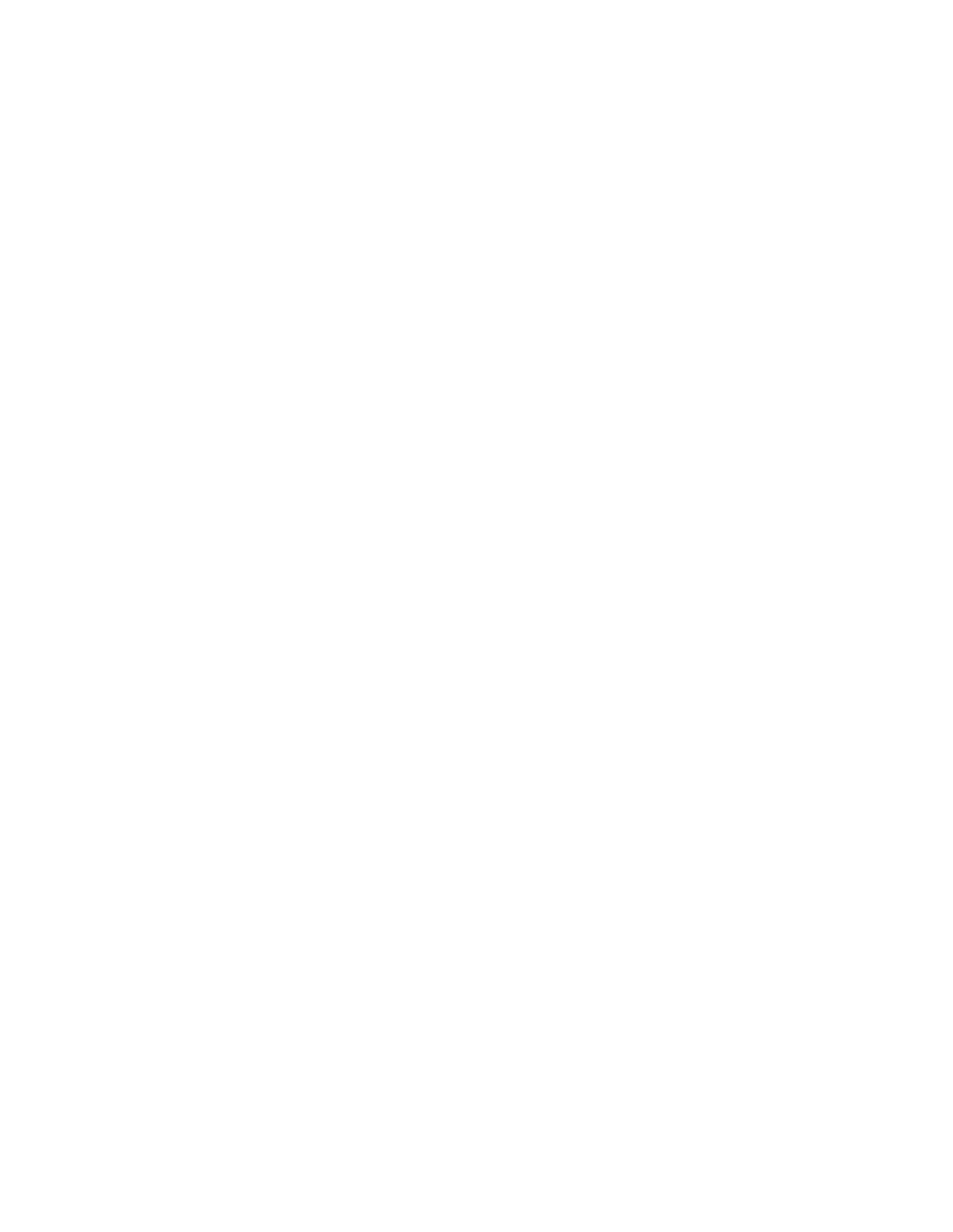This chapter contains the following set up and installation information for the VELOCITOR storage subsystem:

- Subsystem prerequisites
- Connecting the power cord
- IPI-2 drive ID switch settings
- Configuring the subsystem
- Powering the VELOCITOR storage subsystem on and off
- Software installation
- TURBOraid disk striping and shadowing

## **3.1 Requirements**

The subsystem is configured with one or two drives as ordered. The Seagate drives are preformatted with a data block size of 4096 bytes per sector.

## **3.1.1 Site Preparation**

The VELOCITOR storage subsystem requires a minimum of 20.3 cm (8 in) rear clearance for cabling and 12.7 cm (5 in) clearance on each side for cooling.

## **3.1.2 Required Materials**

The following materials are required to prepare your system:

- Phillips screwdriver
- Antistatic wrist strap
- *TURBOstor IPI-242T IPI Disk Controller User's Manual* or the *TURBOstor IPI-242F IPI Disk Controller User's Manual*
- *Seagate ST43200K User's Manual*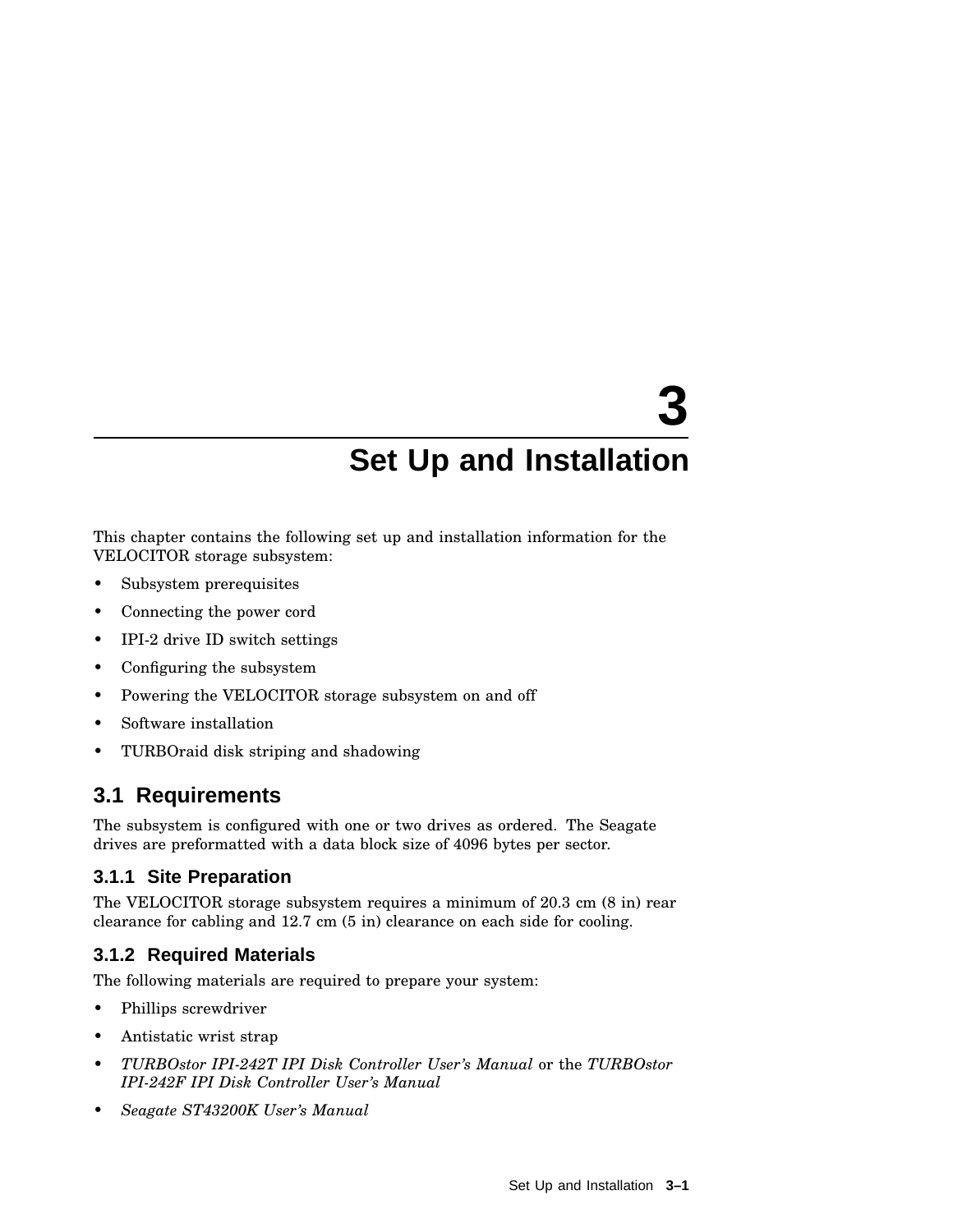#### **3.1.3 Power Requirements**

The power supply in the desktop enclosure is an auto-ranging 120 V ac to 240 V ac, 43 to 63 Hz single phase supply.

## **3.2 Connecting the Power Cord**

Connect the power cord to the rear of the desktop storage enclosure as shown in Figure 3–1, and plug the other end into an electrical outlet.

## **3.3 Setting the IPI-2 Disk IDs**

The IPI-2 disk drive IDs can be set between 0-7 by setting the push switch shown in Figure 3–1. All drives are required to have unique IDs.

#### **Figure 3–1 Power Cord Connection and ID Switch Location**

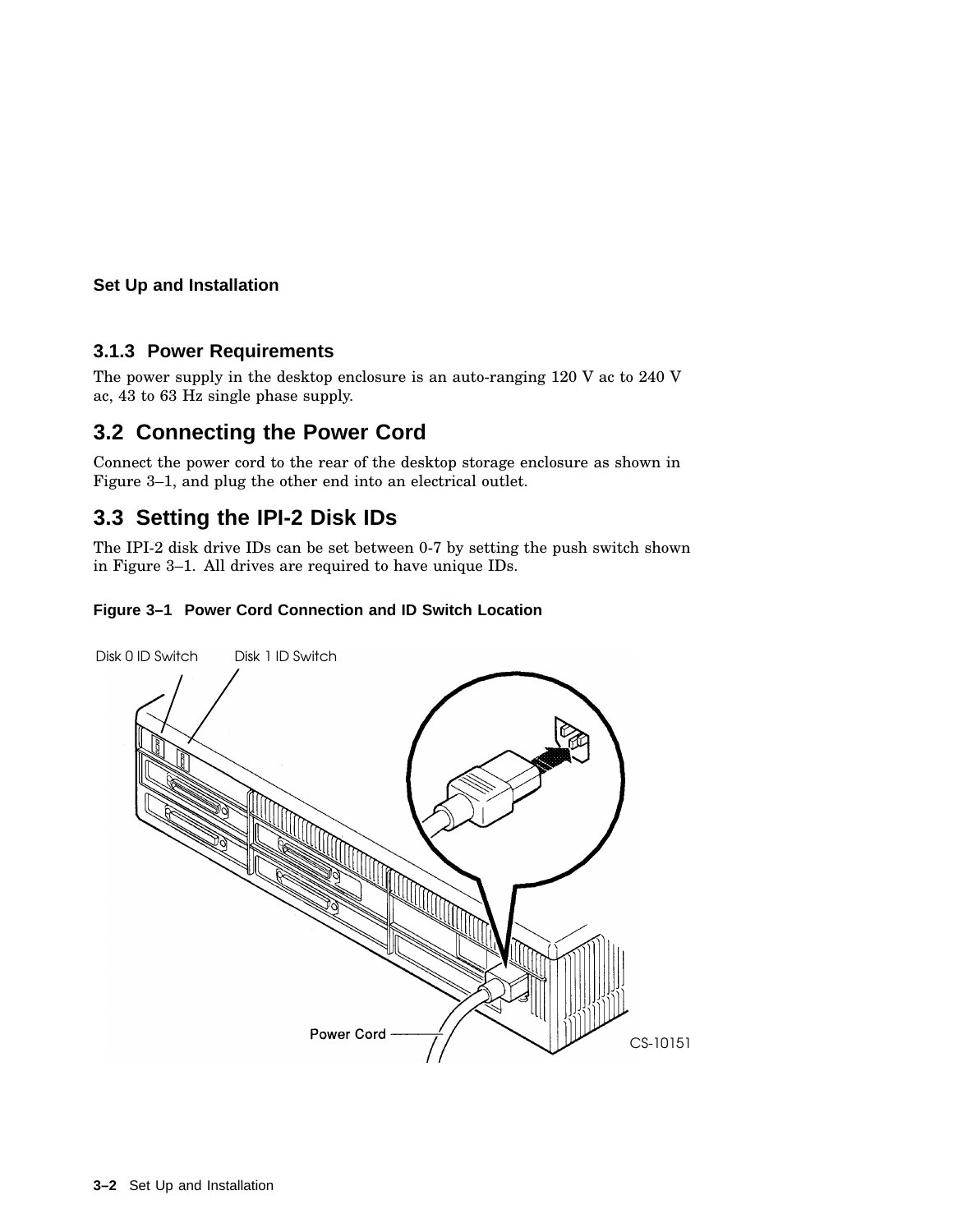## **3.4 Connecting a Single Ported Desktop Enclosure**

**Note**

**The VELOCITOR storage subsystem can be configured as a single or dual ported storage device. The factory default setting is single ported. For dual ported information refer to Section 3.6.**

The following steps outline how to install and configure a single ported VELOCITOR storage subsystem.

- 1. Use the host system owner's/operator's guide and the *TURBOstor IPI-242T IPI Disk Controller User's Manual* or the *TURBOstor IPI-242F IPI Disk Controller User's Manual* to install the IPI-242T/F disk controller into a vacant TURBOchannel slot or Futurebus+ slot.
- 2. For single ported storage devices, no internal drive jumper changes are necessary. Table 3–1 lists the factory default jumper settings. For more information on drive jumpering refer to Appendix B.

| <b>Jumper Description</b> | Location    | <b>State</b> |  |
|---------------------------|-------------|--------------|--|
| Master/Slave              | J12         | Out          |  |
| Local/Remote              | J12         | In           |  |
| Read/Write Diagnostics    | $I/O$ board | In           |  |
| <b>Background Sweeps</b>  | $I/O$ board | Out          |  |
| Sweep on Seek             | J12         | In           |  |
| Write Enable              | J10         | Out          |  |
| Disable Port A            | J10         | Out          |  |
| Disable Port B            | J10         | In           |  |

**Table 3–1 Single Ported Disk Drive Jumpers**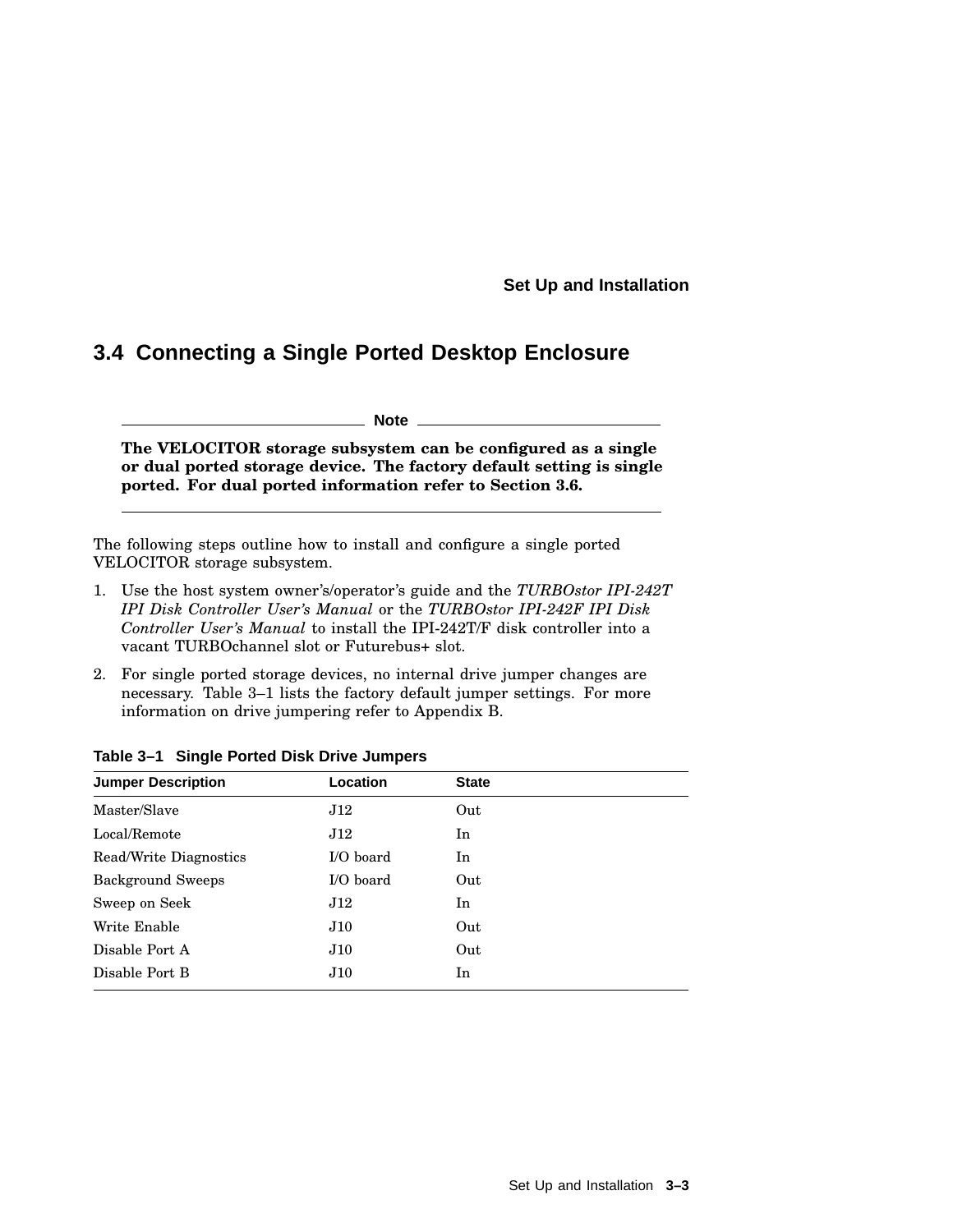- 3. Connect the male end of the data cable to the IPI-242T/F disk controller and the female end to the Port A IN on the back of the VELOCITOR enclosure. See Figure 3–2.
- 4. Terminate both the Port A and B OUT ports on the back of the VELOCITOR enclosure along with the unused Port B IN with the supplied terminators. See Figure 3–2.

**Figure 3–2 Single Ported Desktop Enclosure**



CS-10152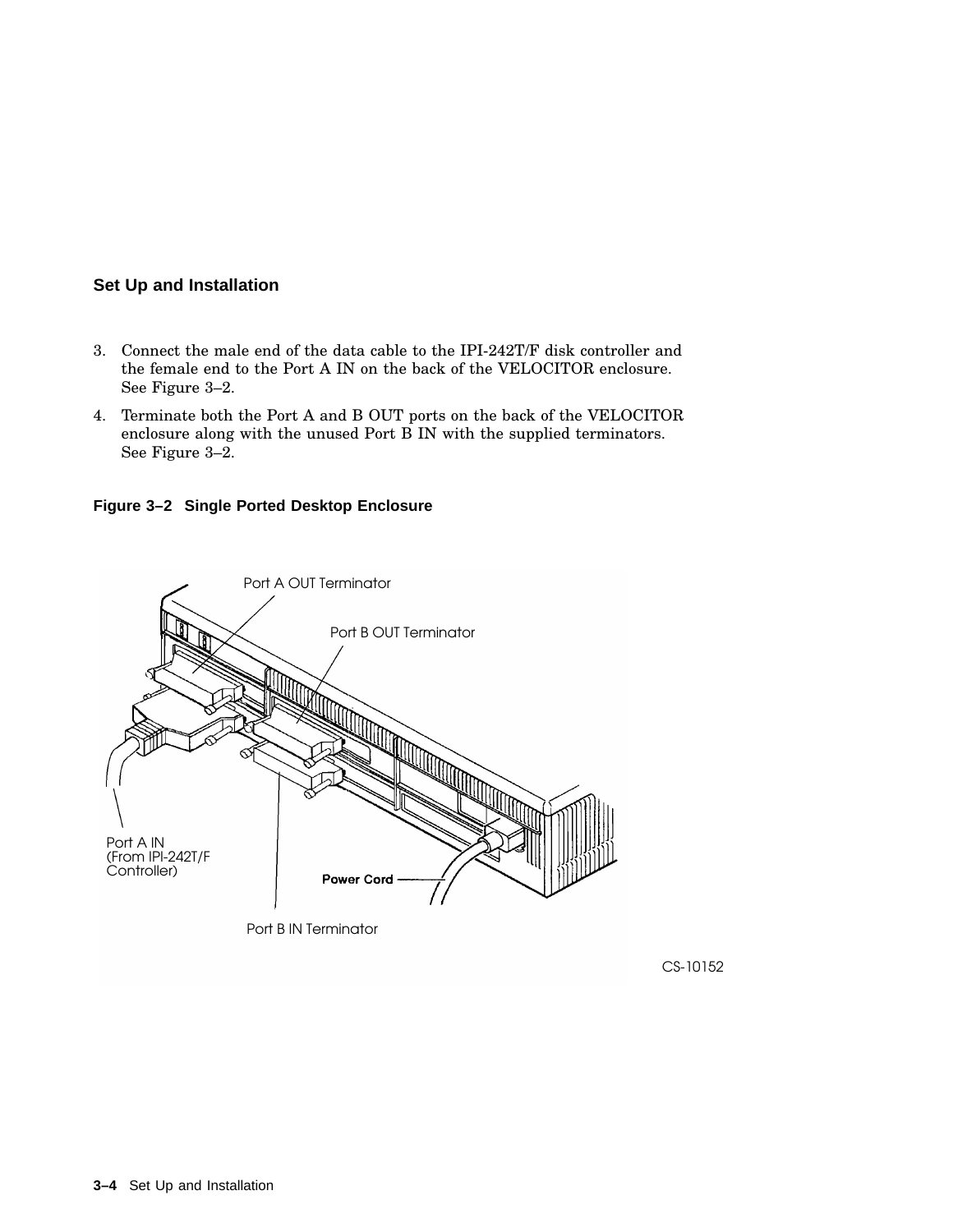## **3.5 Adding a Single Ported Desktop Enclosure**

To add an additional single ported subsystem to an existing configuration, remove the terminator on the Port A OUT of the original storage expansion enclosure. Connect the male end of the data cable to the Port A OUT of the first enclosure and connect the female end to the Port A IN of the second enclosure. Terminate the Port A OUT of the second, or in the case of several expansion enclosures, the last enclosure.

## **3.6 Connecting Dual Ported Desktop Enclosures**

The following steps outline how to install and configure a dual ported VELOCITOR storage subsystem or systems.

- 1. Use the host system owner's/operator's guide and the *TURBOstor IPI-242T IPI Disk Controller User's Manual* or the *TURBOstor IPI-242F IPI Disk Controller User's Manual* to install the IPI-242T/F disk controllers into vacant TURBOchannel slots or Futurebus+ slots.
- 2. Since the storage devices are configured for single ported operation it is necessary to reconfigure the drives for dual porting. To reconfigure the drives:
	- a. Follow the instructions in Appendix A for removing the cover of the storage subsystem.
	- b. Locate jumper J10 using Figure B–2.
	- c. Remove the shunt jumper corresponding to Disable Port B (DB) on the drive or drives. Table 3–2 lists the jumper settings to be used for dual porting. For more information on drive jumpering see Appendix B.
	- d. Replace the cover to the subsystem.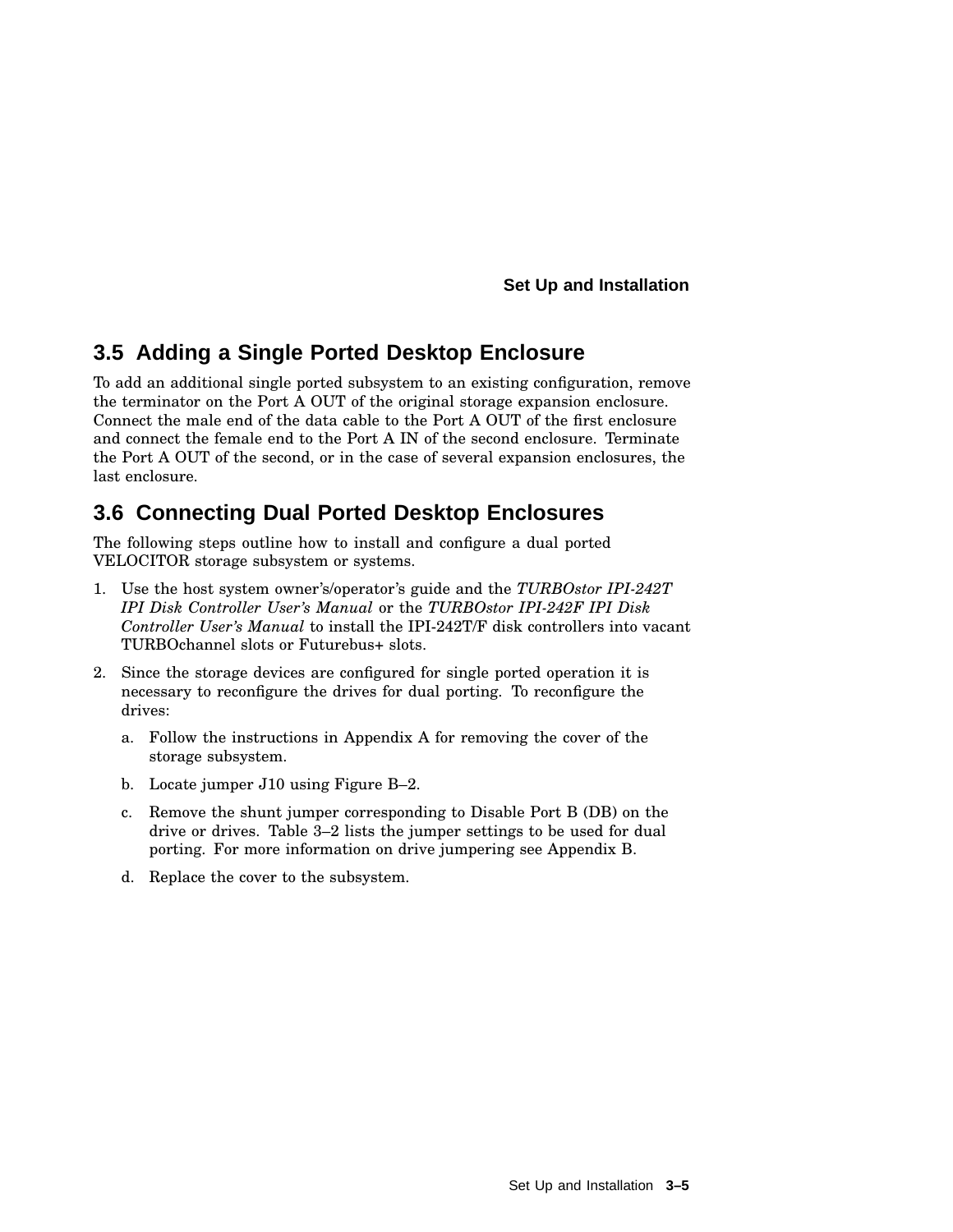| <b>Jumper Description</b> | Location  | <b>State</b> |
|---------------------------|-----------|--------------|
| Master/Slave              | J12       | Out          |
| Local/Remote              | J12       | In           |
| Read/Write Diagnostics    | I/O board | In           |
| <b>Background Sweeps</b>  | I/O board | Out          |
| Sweep on Seek             | J12       | In           |
| Write Enable              | J10       | Out          |
| Disable Port A            | J10       | Out          |
| Disable Port B            | J10       | Out          |

**Table 3–2 Dual Ported Disk Drive Jumpers**

- 3. Connect the male end of the data cable to the IPI-242T/F disk controller and the female end to the Port A IN on the back of the VELOCITOR storage subsystem.
- 4. Connect the male end of the other data cable to the second IPI-242T/F disk controller and the female end to the Port B IN. See Figure 3–3.
- 5. If there is only one storage subsystem enclosure or it is the last storage subsystem, terminate both the Port A and B OUT ports on the back of the VELOCITOR storage subsystem with the supplied terminators.

If an additional enclosure is to be added, prepare the enclosure as described above for dual porting. Then take the male end of the data cable and connect it to the Port A OUT of the first enclosure and connect the female end to the Port A IN of the second enclosure. Repeat this procedure for Port B and then terminate. See Figure 3–3 for an illustration of two dual ported expansion enclosures.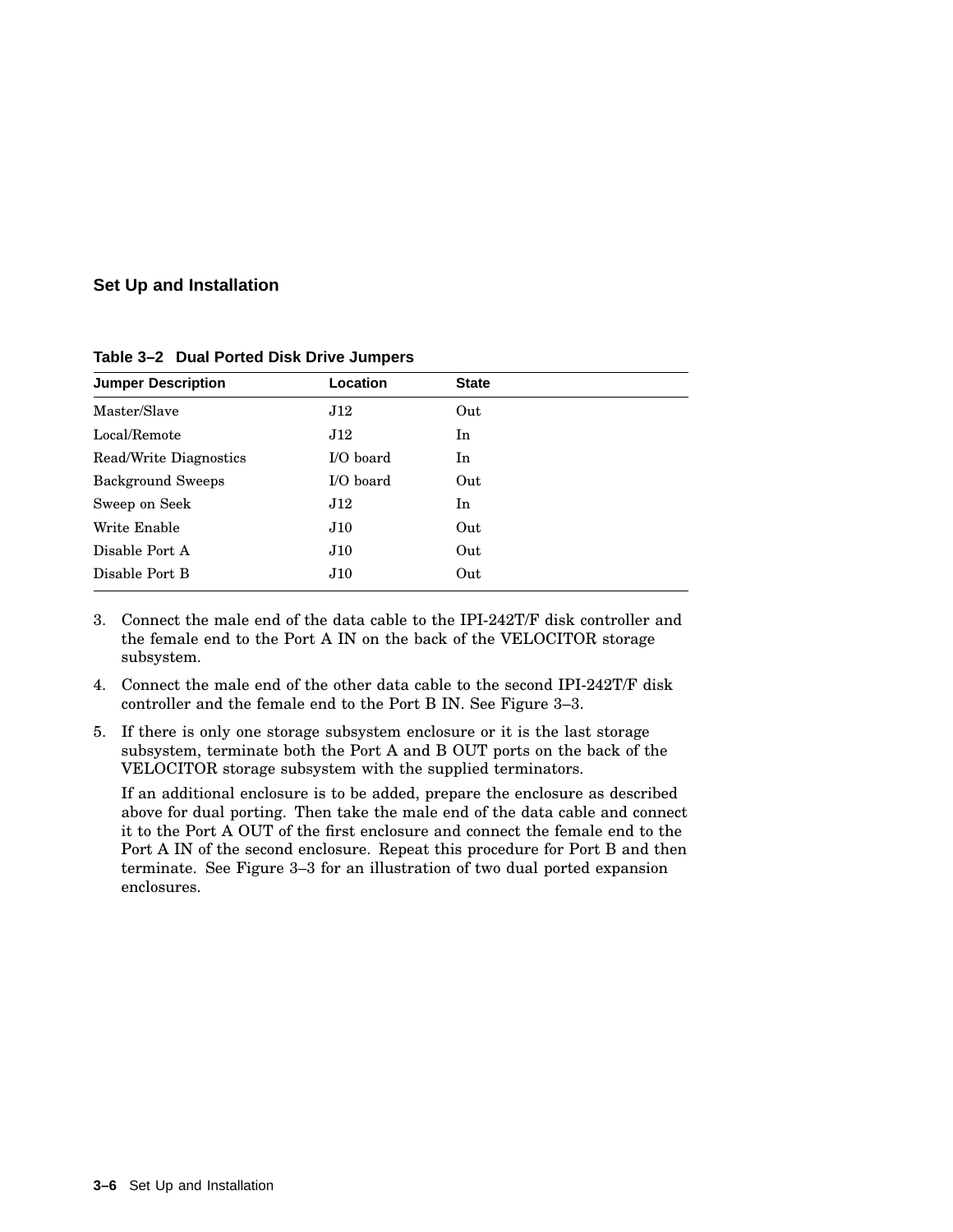

#### **Figure 3–3 Dual Ported Desktop Enclosures**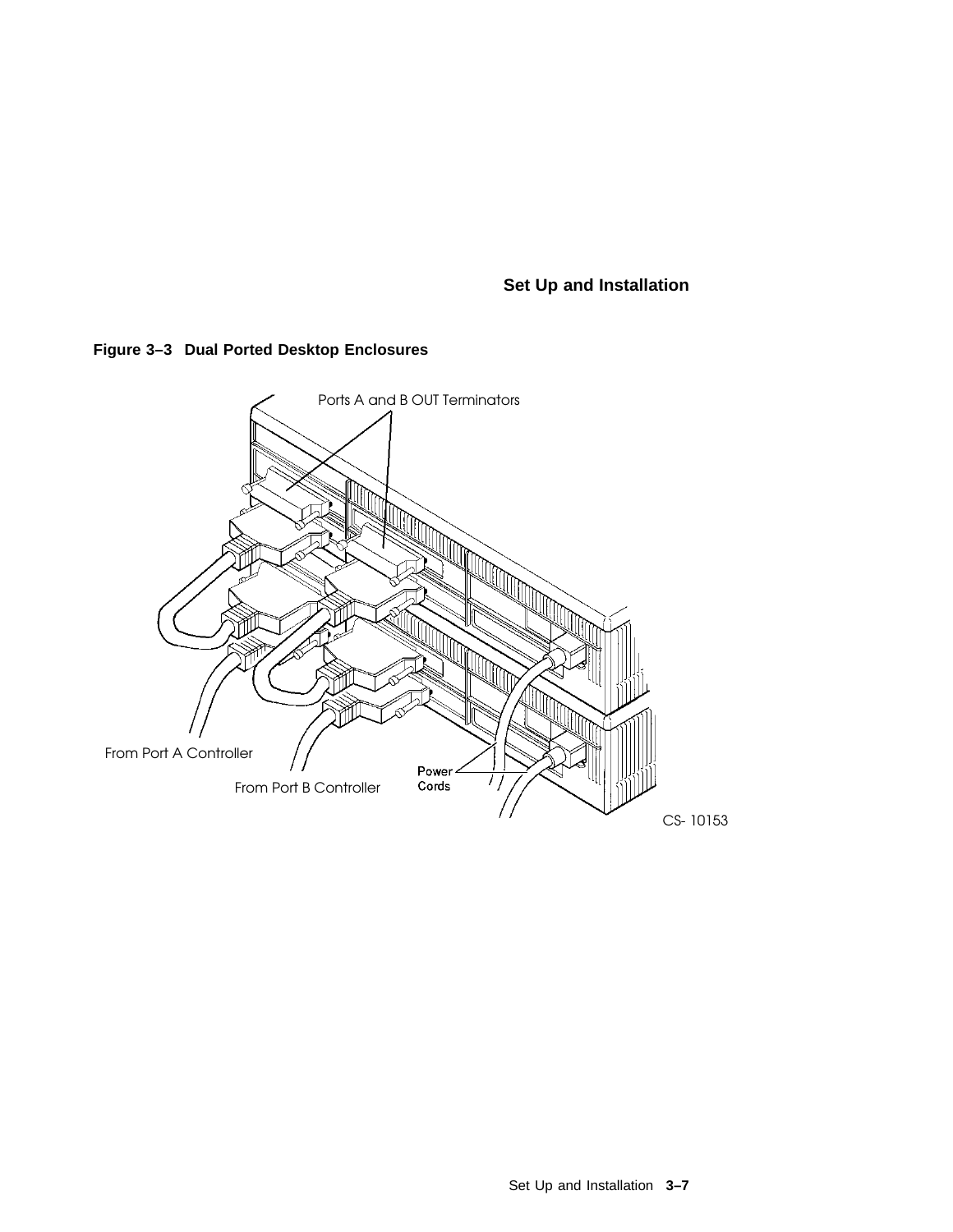## **3.7 Powering On/Off**

The enclosure On/Off switch is illustrated in the off (O) position in Figure 3–4. Configuration changes and external cable connections must be made prior to turning on power to the desktop storage subsystem(s). Turn on power to the subsystem(s) before turning on power to the host system.

The storage subsystems are jumpered to allow a sequenced delay for spindle spin up after power on. Power is applied to each drive 10 seconds after the previous drive in the sequence has received power. Each drive takes approximately 30 seconds (maximum) to spin up after it receives dc power.

#### **Figure 3–4 On/Off Switch**



CS-10154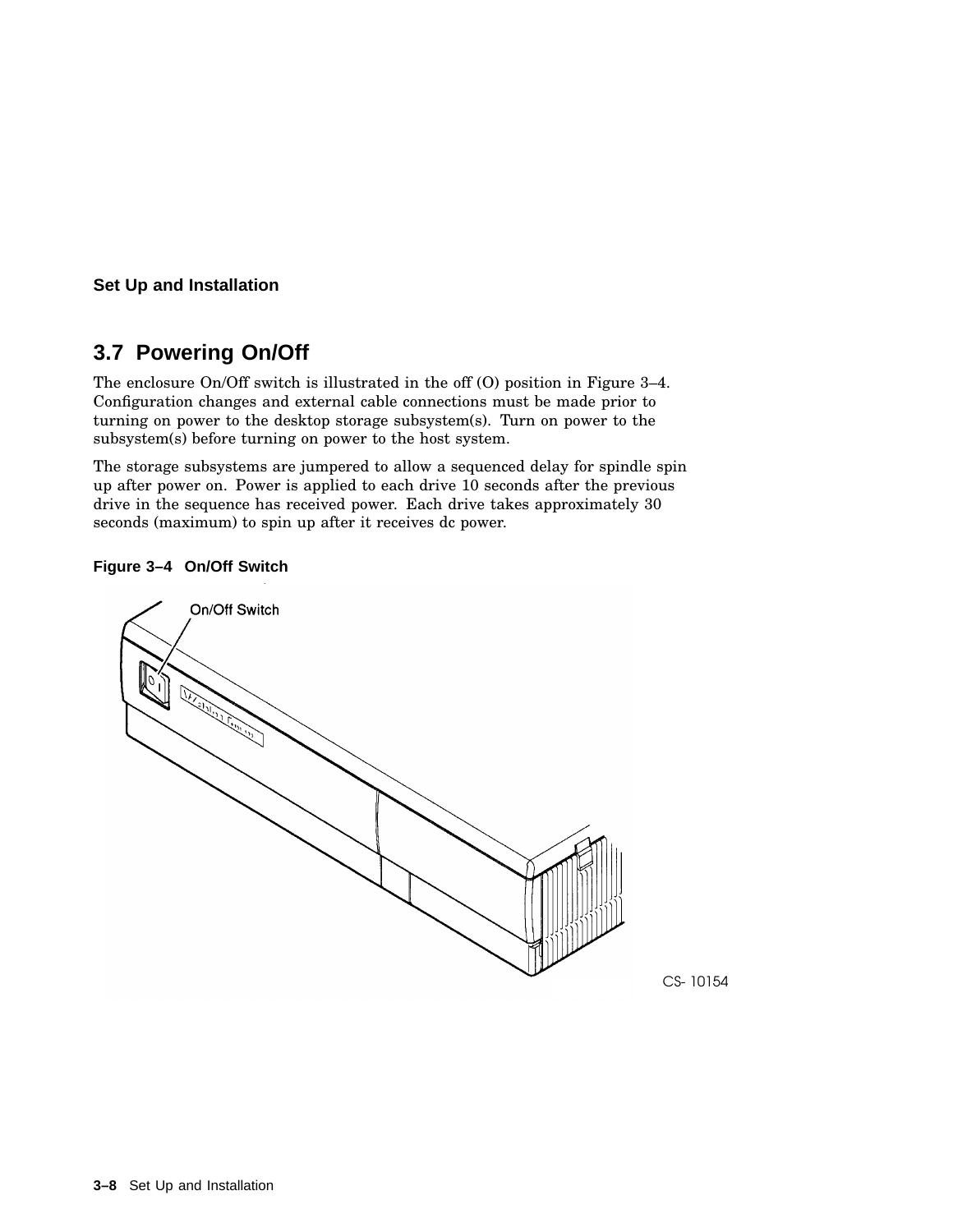## **3.8 Software Setup**

The subsystem software driver is supplied on a CD-ROM or other media for the Alpha AXP OSF/1 or ULTRIX operating system. Refer to the *TURBOstor IPI-242T IPI Disk Controller User's Manual* or the *TURBOstor IPI-242F IPI Disk Controller User's Manual* for information on how to:

- Install TURBOstor software
- Modify the configuration file
- Build a new OSF/1 or ULTRIX kernel
- Partition the disk(s)
- Create an OSF/1 or ULTRIX file system

**Caution**

**Read the TURBOstor Software Installation & Setup chapter in the appropriate user's manual completely before performing the software installation and setup. Pay particular attention to the section on partitioning disk(s) and building file systems to prevent system or performance problems. Failure to follow the instructions could result in system errors or loss of performance if the disks are incorrectly partitioned.**

**Caution**

**Back up your system disk before installing the IPI-242T/F driver.**

## **3.9 EEPROM Parameters**

There are several parameters that can be changed by using the TURBOstor Offline Maintenance Utility (OMU). Refer to the *TURBOstor IPI-242T IPI Disk Controller User's Manual* or the *TURBOstor IPI-242F IPI Disk Controller User's Manual* for instructions on using OMU.

One parameter has been factory preset and is different from the default EEPROM values: data block size (default - 512, factory setting - 4096).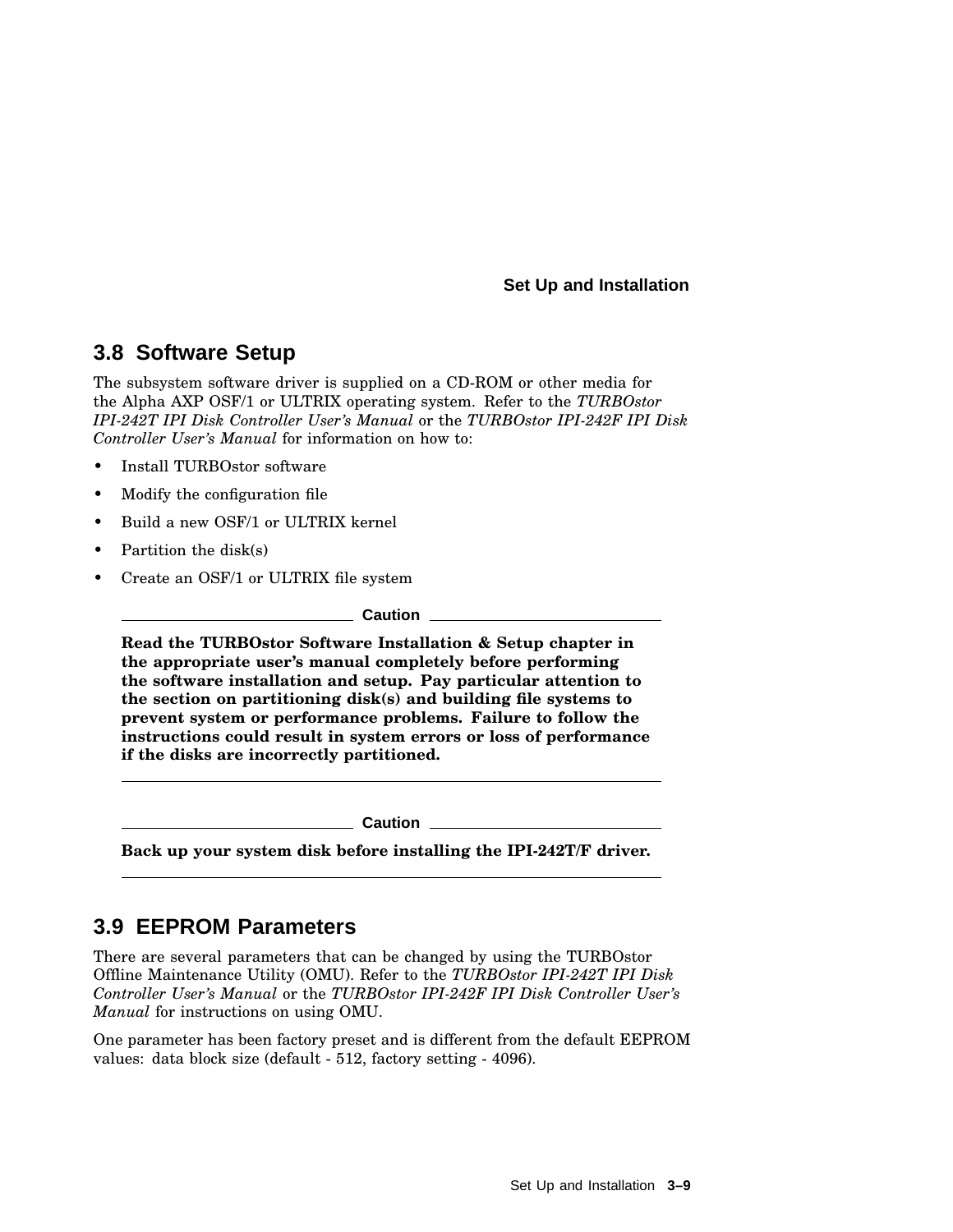**Caution**

**If you use the OMU to check the parameters that are set for your device, do not answer "yes" to the query "Set default parameters (y/n)." Otherwise you will reset all the EEPROM parameters back to the default settings, including the data block size and the cache size.**

## **3.10 TURBOraid Disk Striping**

The IPI-242T/F supports TURBOraid controller-based disk striping, providing controller-based RAID 0 functionality for your IPI system. TURBOraid controllerbased striping improves I/O performance by interleaving pairs of disks, making them appear to the operating system as a single, faster disk with twice the capacity. The operations of TURBOraid striping are completely transparent to the user.

TURBOraid striping is enabled by setting an EEPROM parameter. Refer to the *TURBOstor IPI-242T IPI Disk Controller User's Manual* or the *TURBOstor IPI-242F IPI Disk Controller User's Manual* for more information on TURBOraid striping.

## **3.11 TURBOraid Disk Shadowing**

The IPI-242T/F supports TURBOraid controller-based disk shadowing, providing controller-based RAID 1 functionality for your IPI system. TURBOraid controllerbased disk shadowing automatically maintains a duplicate copy of the data from one disk on another disk, providing greater data availability, and in some cases, improved I/O performance.

TURBOraid shadowing is enabled by setting an EEPROM parameter. Refer to the *TURBOstor IPI-242T IPI Disk Controller User's Manual* or the *TURBOstor IPI-242F IPI Disk Controller User's Manual* for more information on TURBOraid shadowing.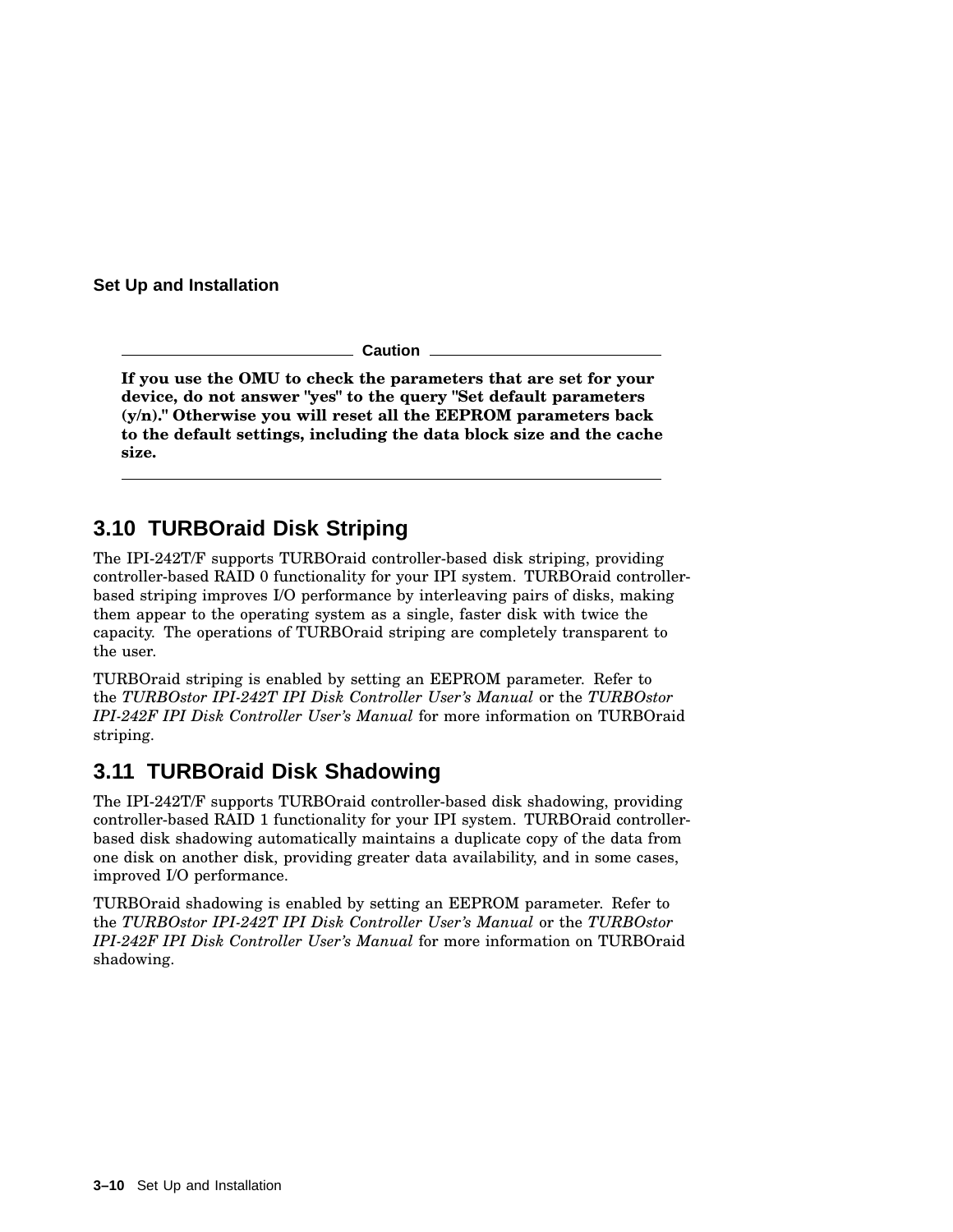## **4.1 TURBOstor Offline Maintenance Utility (OMU)**

Offline maintenance functions such as drive formatting, setting the EEPROM parameters, and diagnostic functions can be performed using the IPI-242T/F controller TURBOstor Offline Maintenance Utility (OMU). The IPI-242T/F controller uses a microcode program in firmware to perform these functions.

**Caution**

**Always back up your disks before performing any function in the Drive Formatting submenu.**

#### **4.1.1 Drive Formatting**

The drives in the VELOCITOR storage subsystem are preformatted to 4096 bytes per sector and typically do not require reformatting.

**Note**

**All drives connected to a controller must be formatted using the same data block size. Drives in a dual-ported configuration must also be formatted using the same data block size.**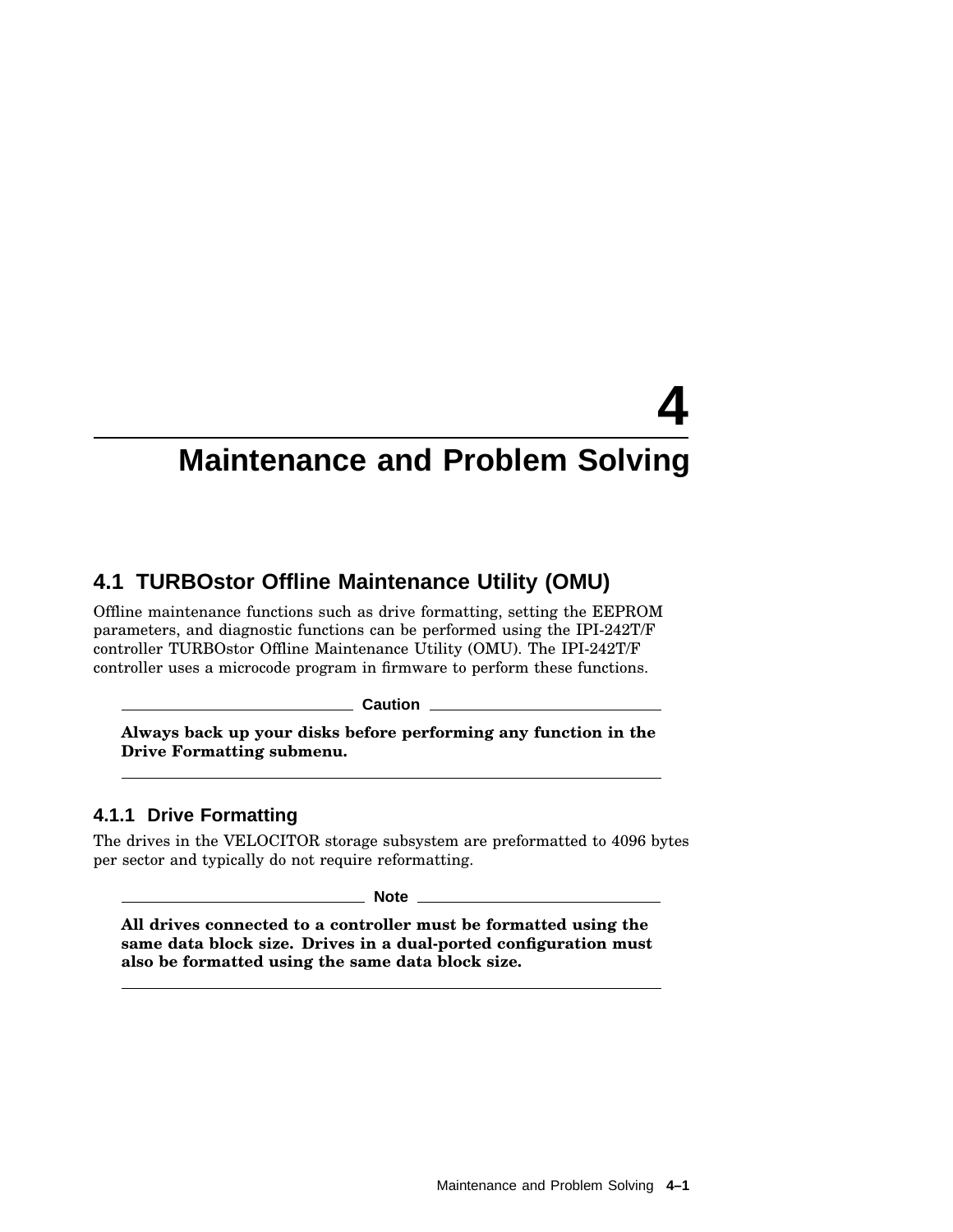For information on formatting a drive refer to the *TURBOstor IPI-242T IPI Disk Controller User's Manual* or the *TURBOstor IPI-242F IPI Disk Controller User's Manual*. In addition, the following functions are available under the formatting menu:

- Display media defects
- Process media defects
- Media check patterns
- Data copy
- Data compare
- Display bad block table (RCT)
- Display bad block replacements
- Format/test multiple drives
- Replace LBN

**Caution**

**Data is overwritten during reformatting. Always back up data before reformatting the disk.**

#### **4.1.2 Other Maintenance Operations**

Other functions that can be performed using the OMU are:

- Display drive characteristics
- Seek test
- Data rate test
- Change EEPROM parameters
- Spin-up drive
- Spin-down drive

These options are described in the *TURBOstor IPI-242T IPI Disk Controller User's Manual* or the *TURBOstor IPI-242F IPI Disk Controller User's Manual*.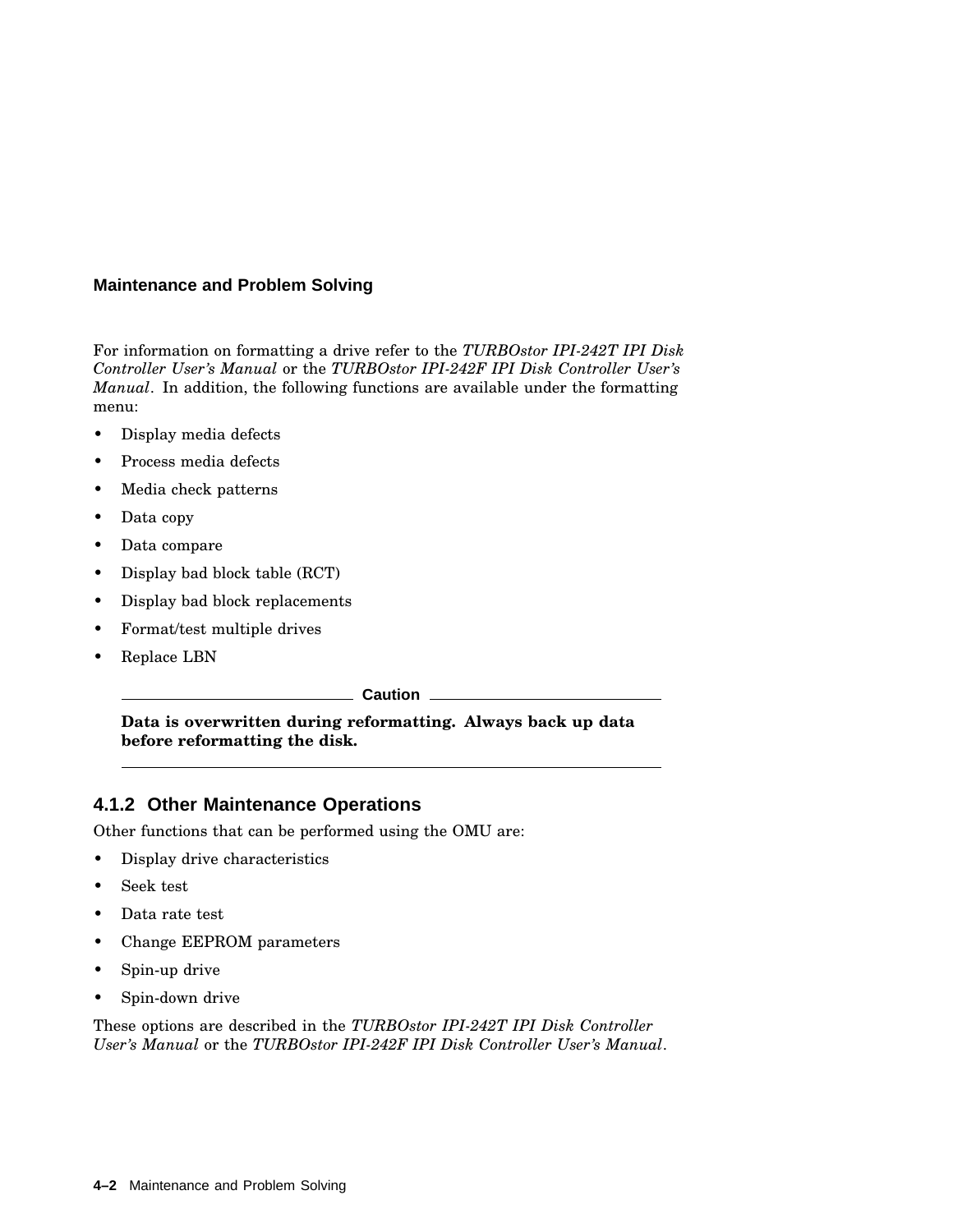## **4.2 Problem Solving**

To ensure that the installation was performed correctly, perform the quick operational check as described in the *TURBOstor IPI-242T IPI Disk Controller User's Manual* or the *TURBOstor IPI-242F IPI Disk Controller User's Manual*. Further troubleshooting and diagnostic information is also documented.

In addition, the following list contains some basic checks that can be done:

- 1. Ensure that the drive enclosures are correctly cabled in series, with the controller at one end and a terminated enclosure at the other.
- 2. Secure all cables and terminators with screw-posts.
- 3. Turn power on to the drive enclosure(s) **before** turning power on to the system.
- 4. Verify that the IPI-242T/F controller data block size parameter matches the format on the drive.
- 5. Ensure that all disk drives have unique IDs between 0-7.

If the above steps or the quick checks do not work, contact your local Digital Customer Service Center for support on your VELOCITOR storage subsystem.

## **4.3 Preventive Maintenance, Cleaning, and Repairs**

#### **4.3.1 Preventive Maintenance**

The VELOCITOR storage subsystem is designed to be preventive maintenance free.

#### **4.3.2 Cleaning**

Periodically, the ventilation should be checked to ensure that air is being exhausted through the enclosure side. If the enclosure appears dusty, then the outside can be cleaned with an antistatic foam cleaner. Do not allow any liquid to enter the unit. Always spray a cleaner onto the applying cloth. In extremely dusty conditions, vacuum the enclosure internals.

#### **4.3.3 Repairs**

Repairs should be performed by trained service personnel.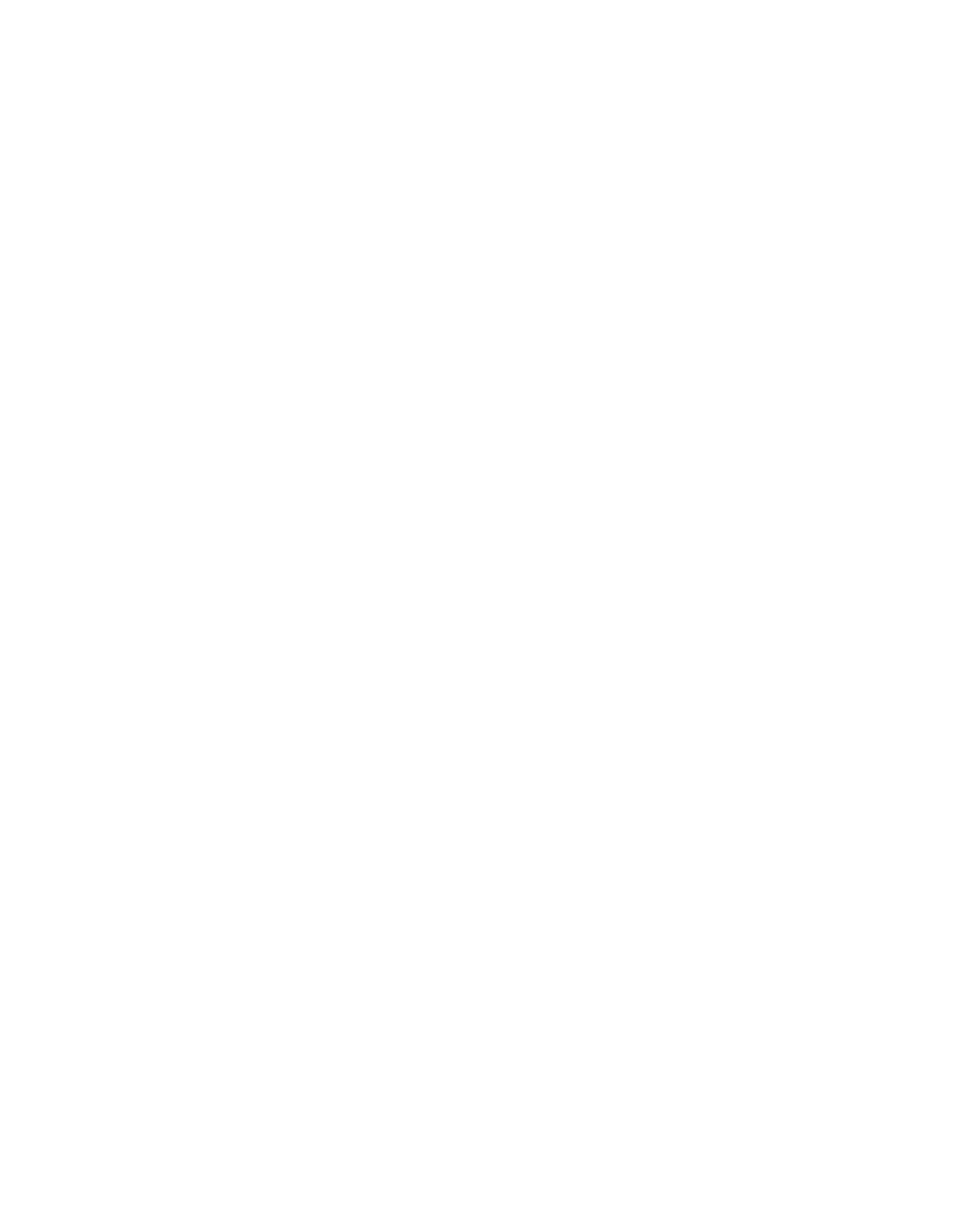This appendix describes upgrading the VELOCITOR storage subsystem from a single drive to a dual drive configuration.

## **A.1 Powering Down the Storage Enclosure**

Before attempting to remove the cover of the storage enclosure, allow at least 5 minutes after the storage subsystem is turned off to provide time for the drives to spin down and the power supply to discharge.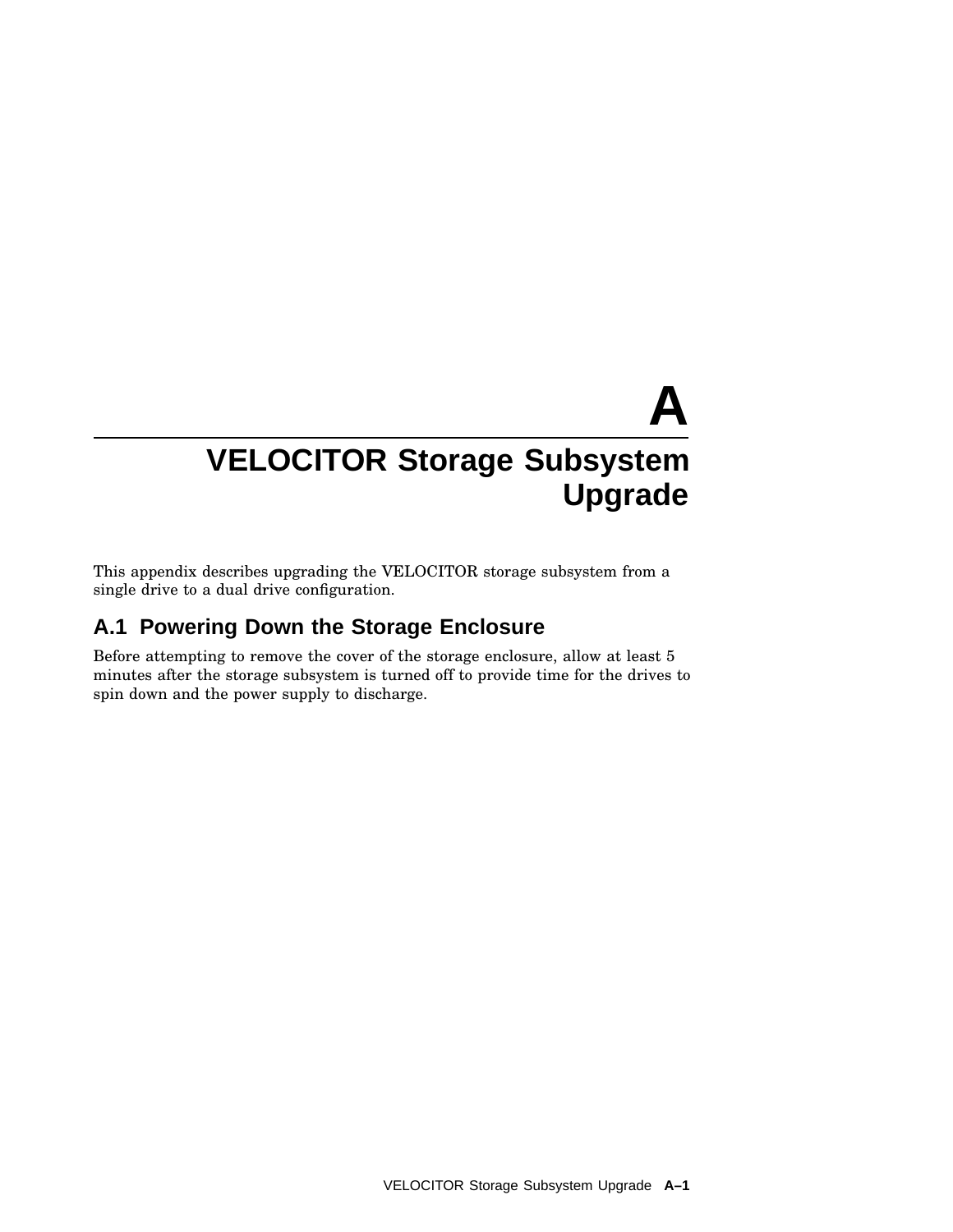## **A.2 Removing the Enclosure Cover**

**Caution**

**ESD procedures must be followed when performing any maintenance/upgrades.**

To remove the cover:

- 1. Disconnect the power cord.
- 2. Disconnect the IPI-2 data cables.
- 3. Release the two latches and lift the cover off, as shown in Figure A–1, until the cover unhinges. Lift with sufficient force to release the retention catches on the middle of the front and rear edges of the cover.
- 4. Touch the TOUCH HERE space on the power supply.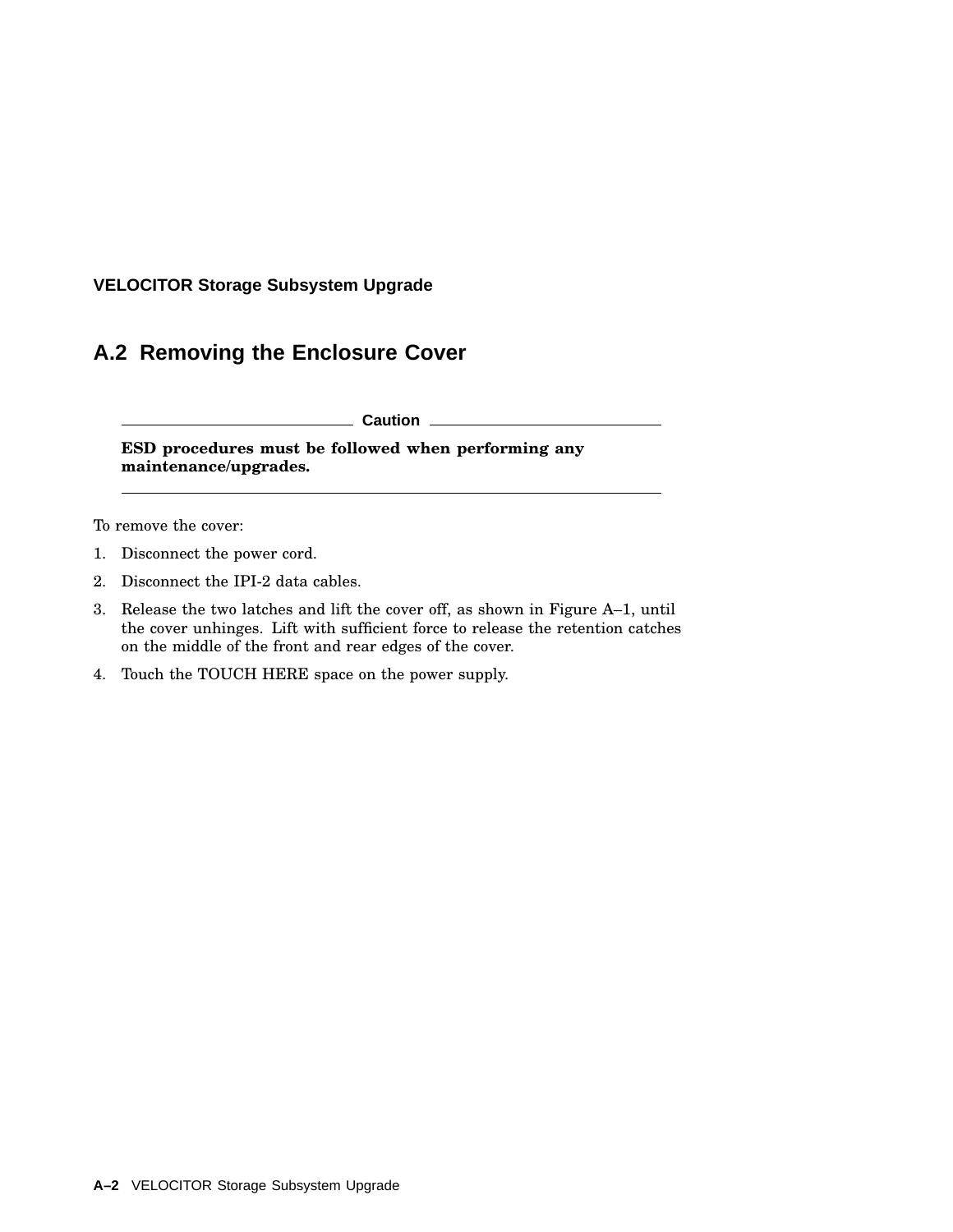**Figure A–1 Removing the Enclosure Cover**

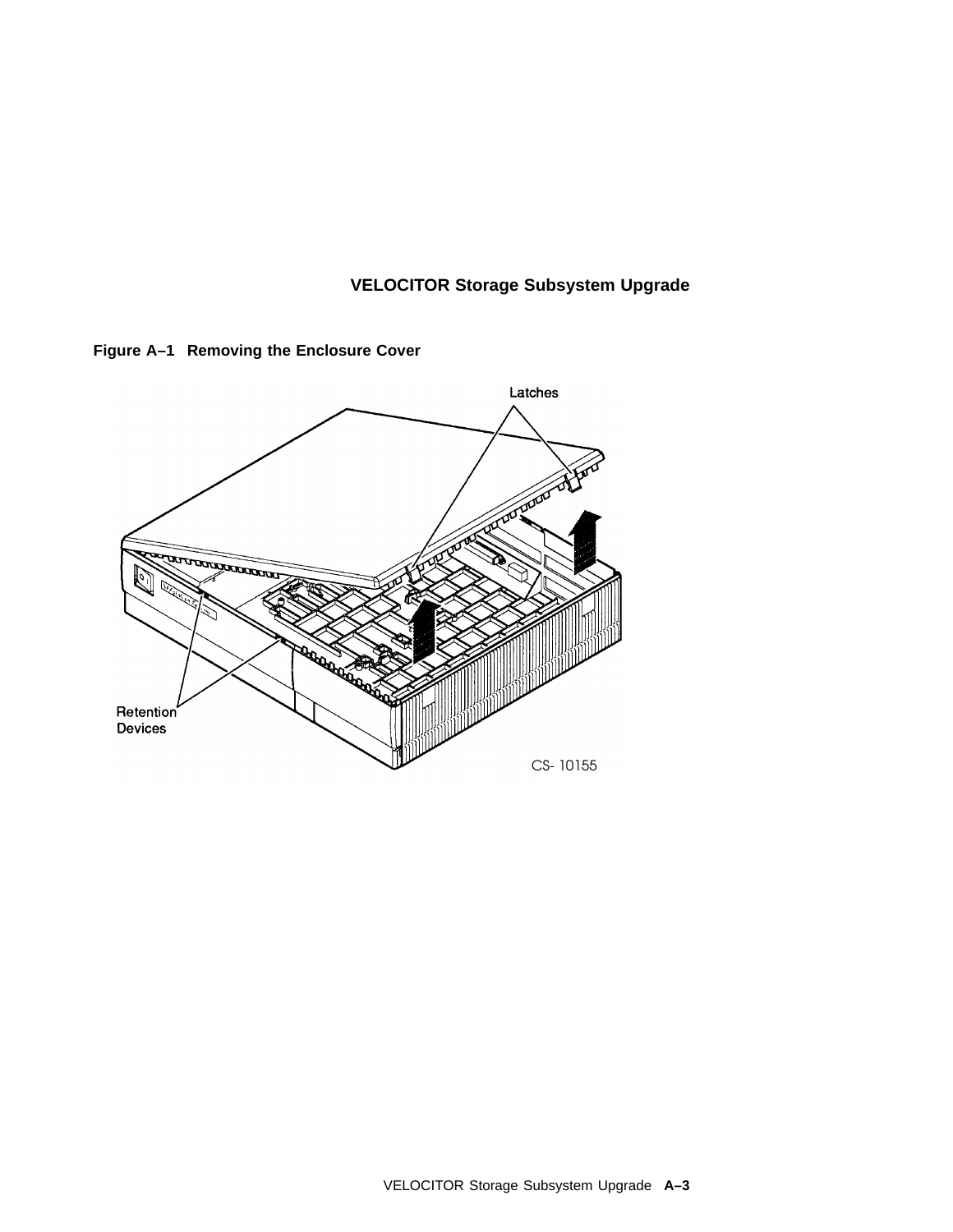## **A.3 Installing a Seagate ST43200K Disk Drive**

Upgrading the VELOCITOR subsystem from a single drive to a dual drive enclosure requires the installation of a Seagate ST43200K disk drive.

Upgrade the storage expansion box as follows:

- 1. Locate and remove the two angled mounting brackets, four screws, and four washers already mounted inside the expansion box in drive position 1. See Figure A–2.
- 2. Attach the mounting brackets to the drive by aligning the slots on the longer side of the mounting brackets to the higher mounting holes on the drive sides. Fasten with four 6-32 screws and washers.
- 3. Align and mount the drive with four 6-32 screws and washers in the storage expansion enclosure in drive position 1 with the same orientation as the existing drive.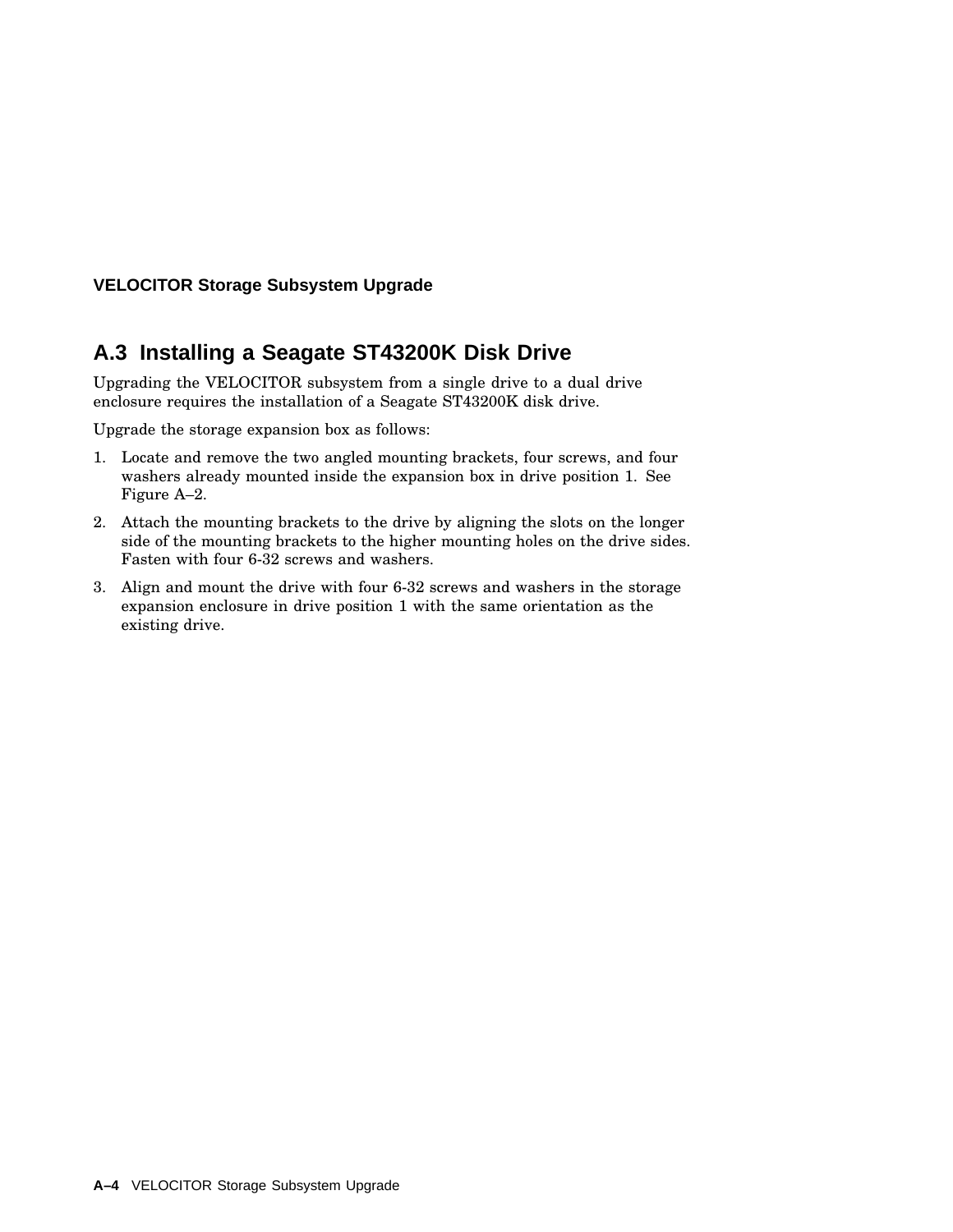



CS-10156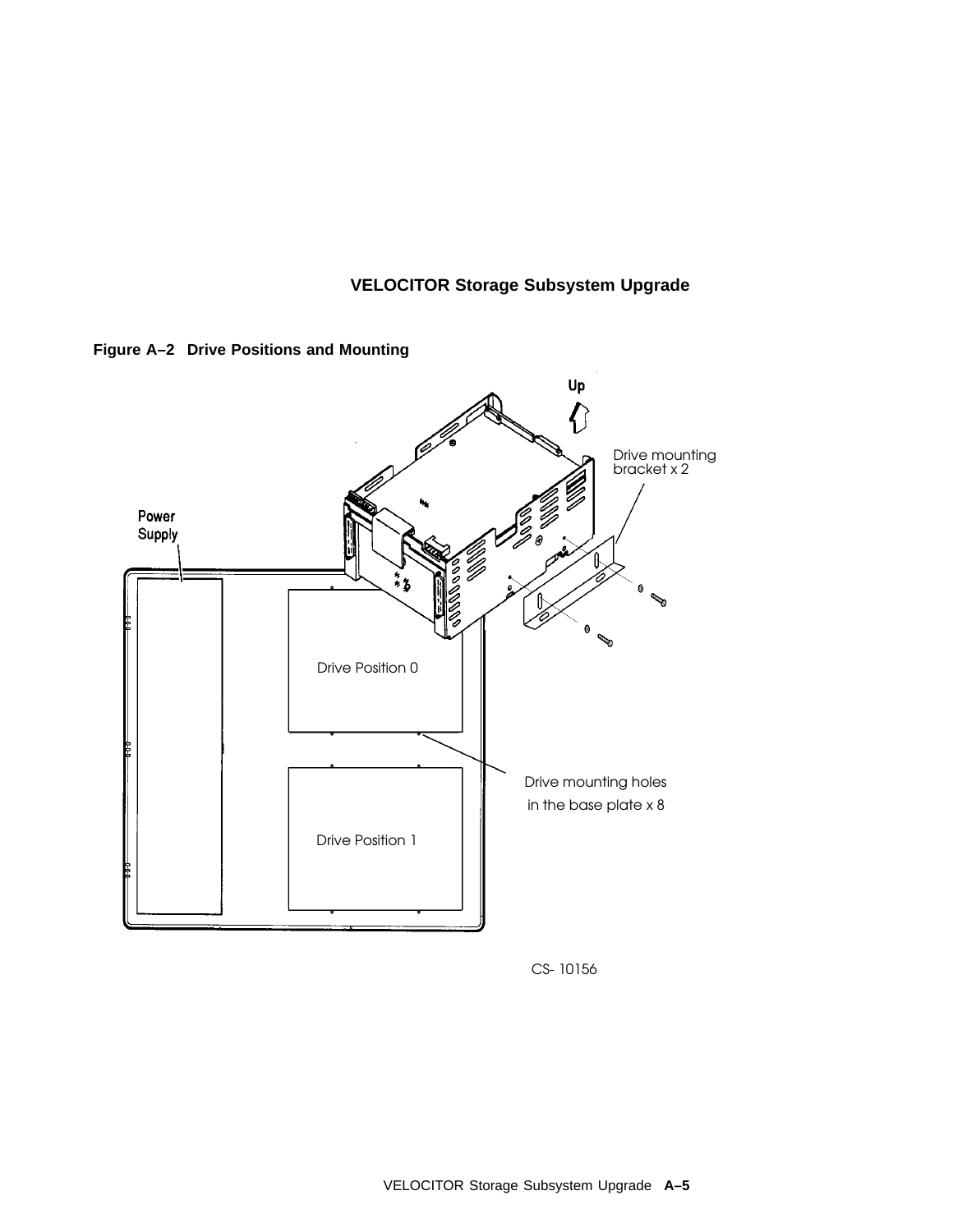- 4. Connect cables as follows (see Figure A–3):
	- a. Connect the dc power cable to connector J15.
	- b. Connect the drive ID select cable to connector J10 with the orientation shown in Figure A–3.
	- c. Connect the drive stub adapter cables, supplied with the upgrade kit, to ports A (J31) and B (J32) of the drive.
	- d. Connect the other end of the Port A drive stub adapter cable to the internal IPI data cable that is connected to Port A of the existing drive. Repeat this step for Port B.
- 5. Verify all drive jumper settings. (See Table 3–1 or Table 3–2 for single or dual ported settings, respectively.)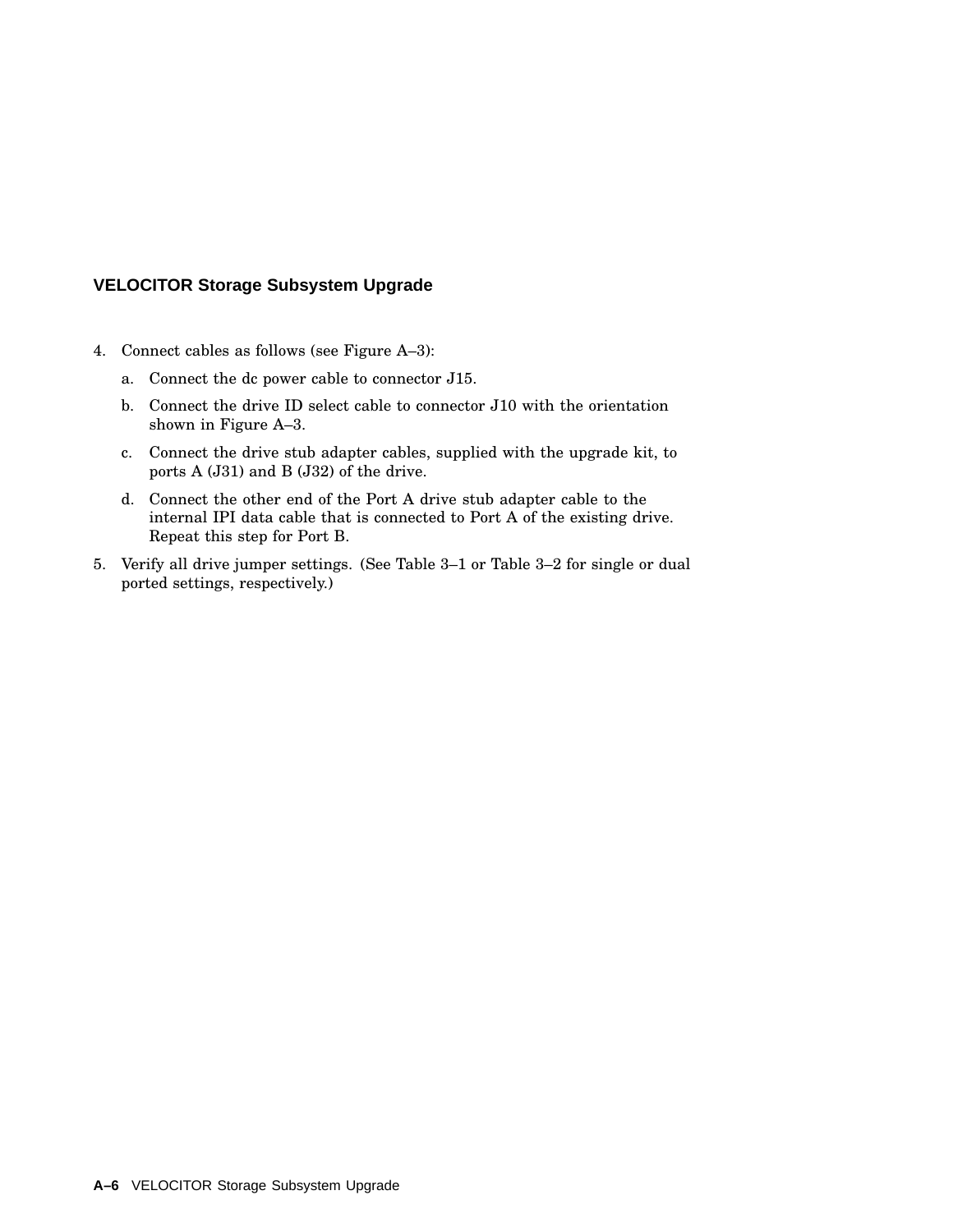



CS-10157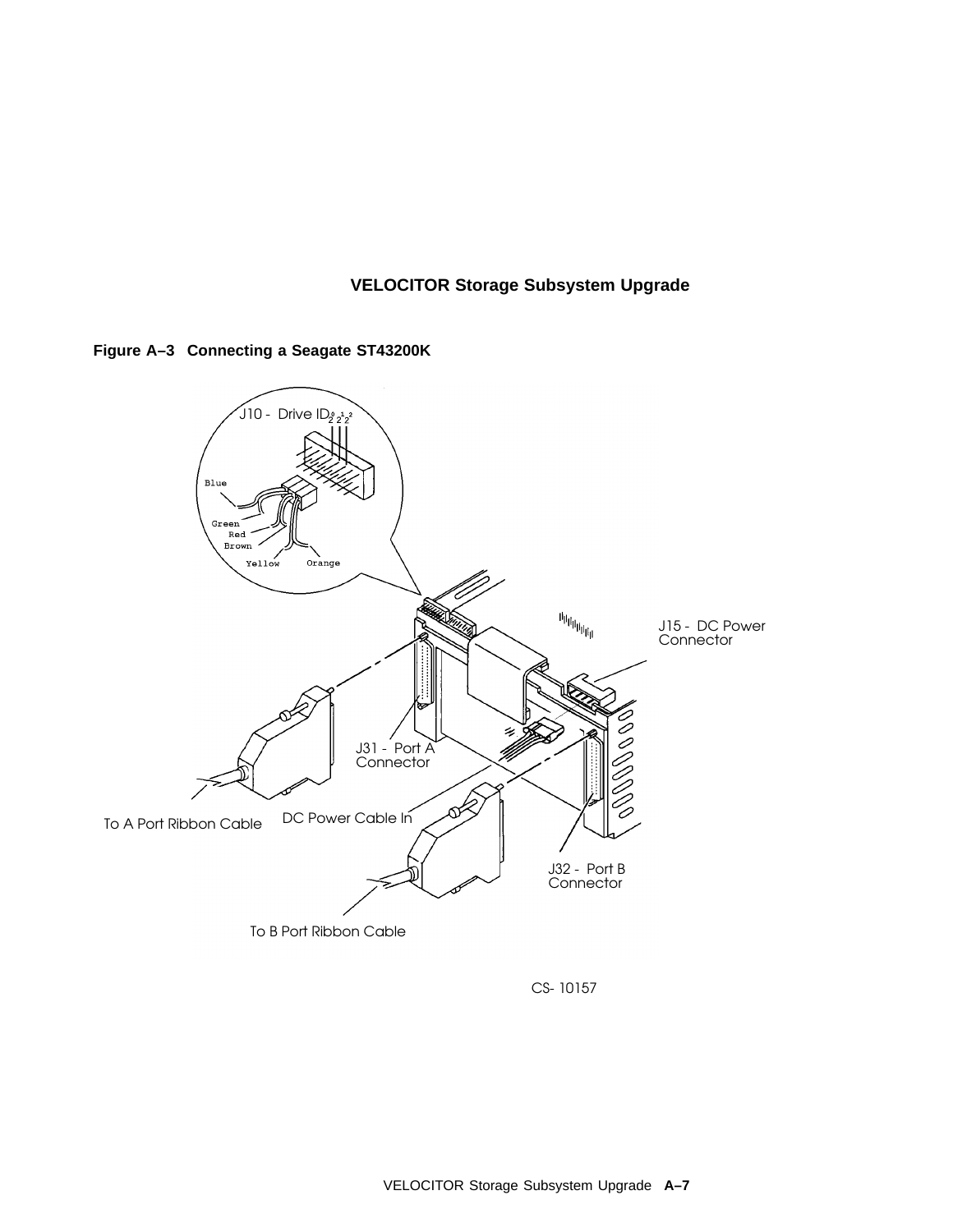## **A.4 Replacing the Enclosure Cover**

**Caution**

**Before closing the cover, ensure that the cabling has not been disturbed and will not be in the way of the cover when closed.**

Lower the cover so that the teeth on the hinge mesh as shown in Figure A–4. The cover latches should click into place. Press firmly on the middle of the front and the rear edges of the cover until you hear the retention catches click.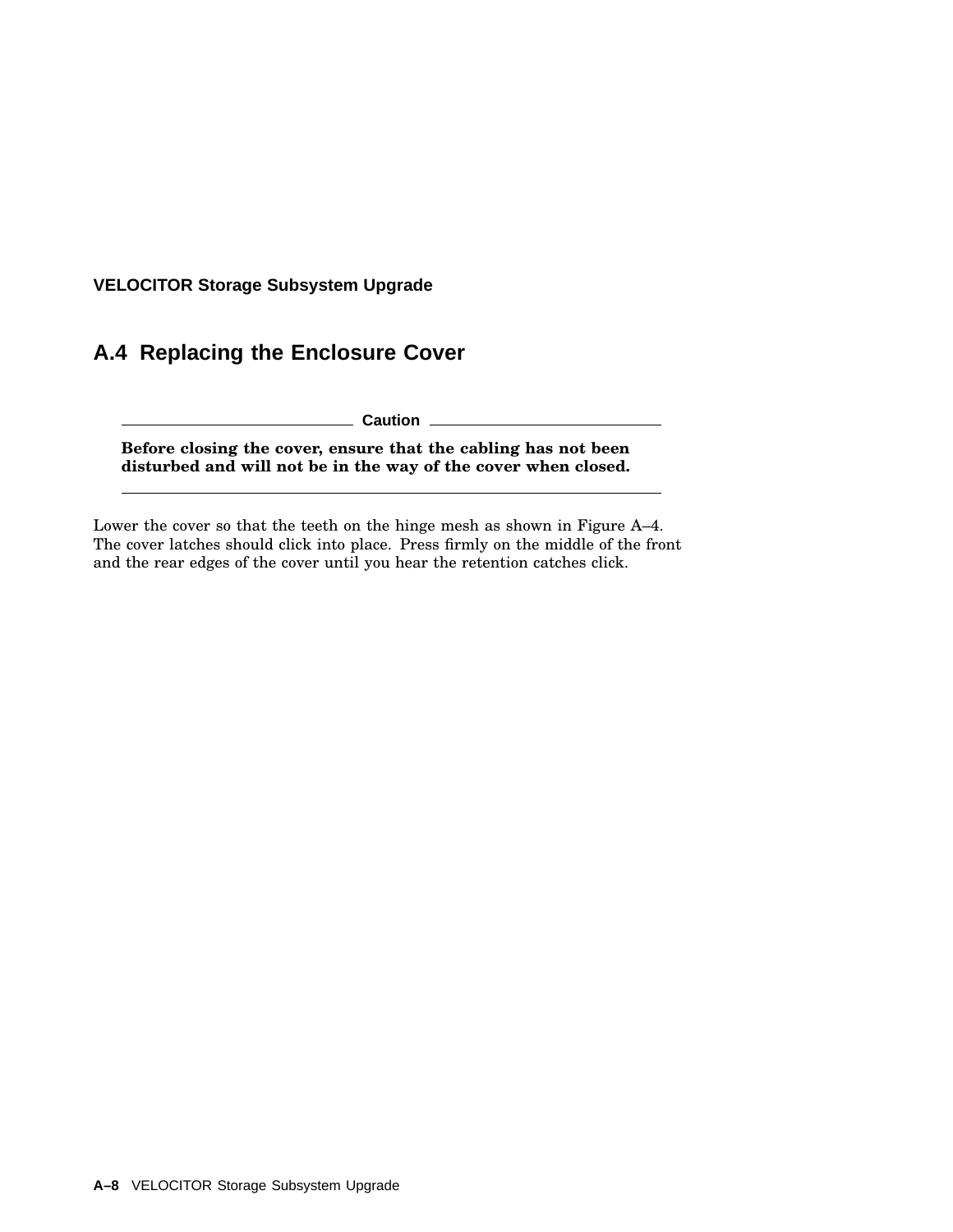

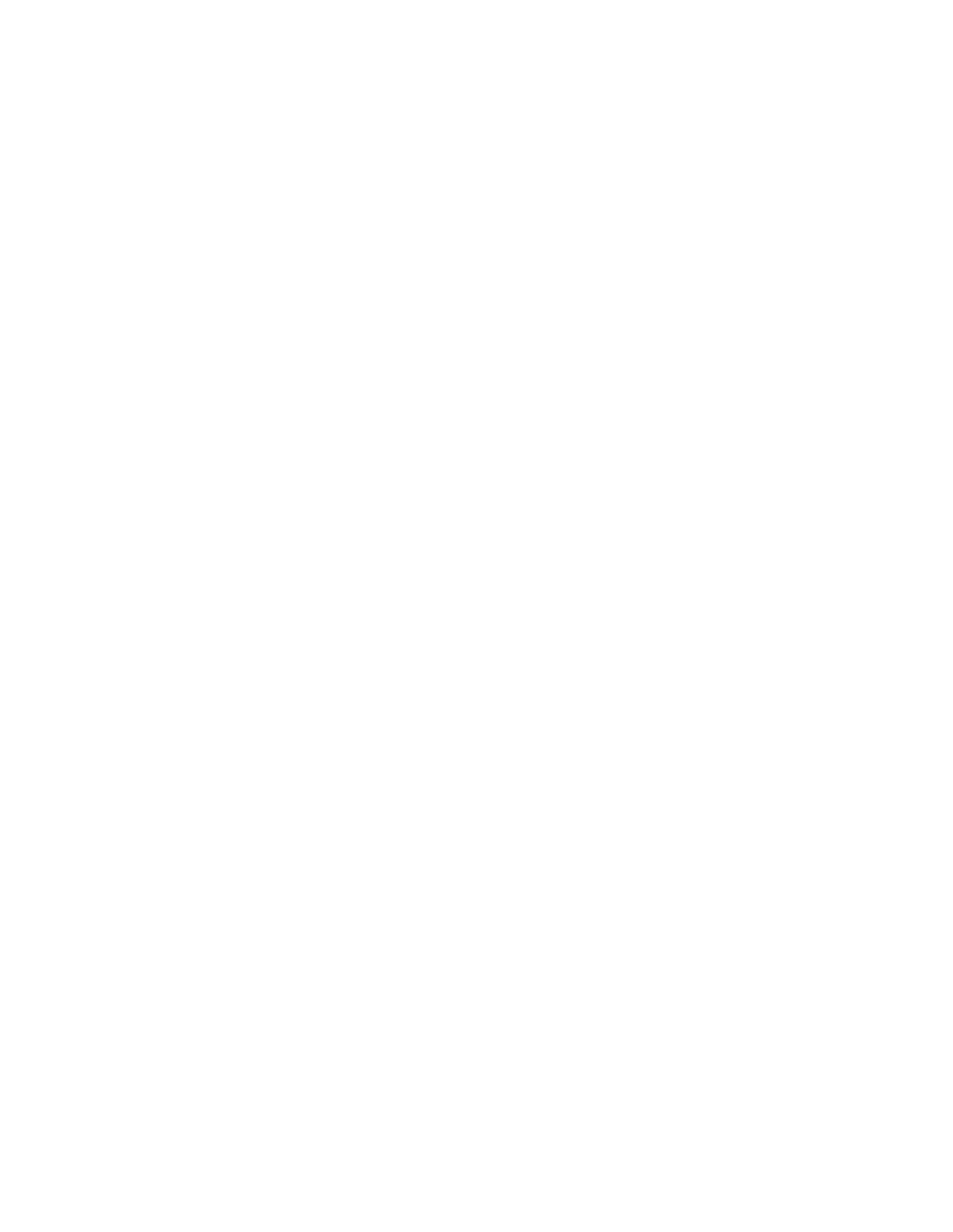This appendix provides information on the location and setting of jumpers on the Seagate Enhanced IPI-2 disk drive.

## **B.1 Seagate Drive Jumpering**

Figure B–1 identifies the locations of jumpers on the I/O board. It also lists the possible settings for normal drive operation.



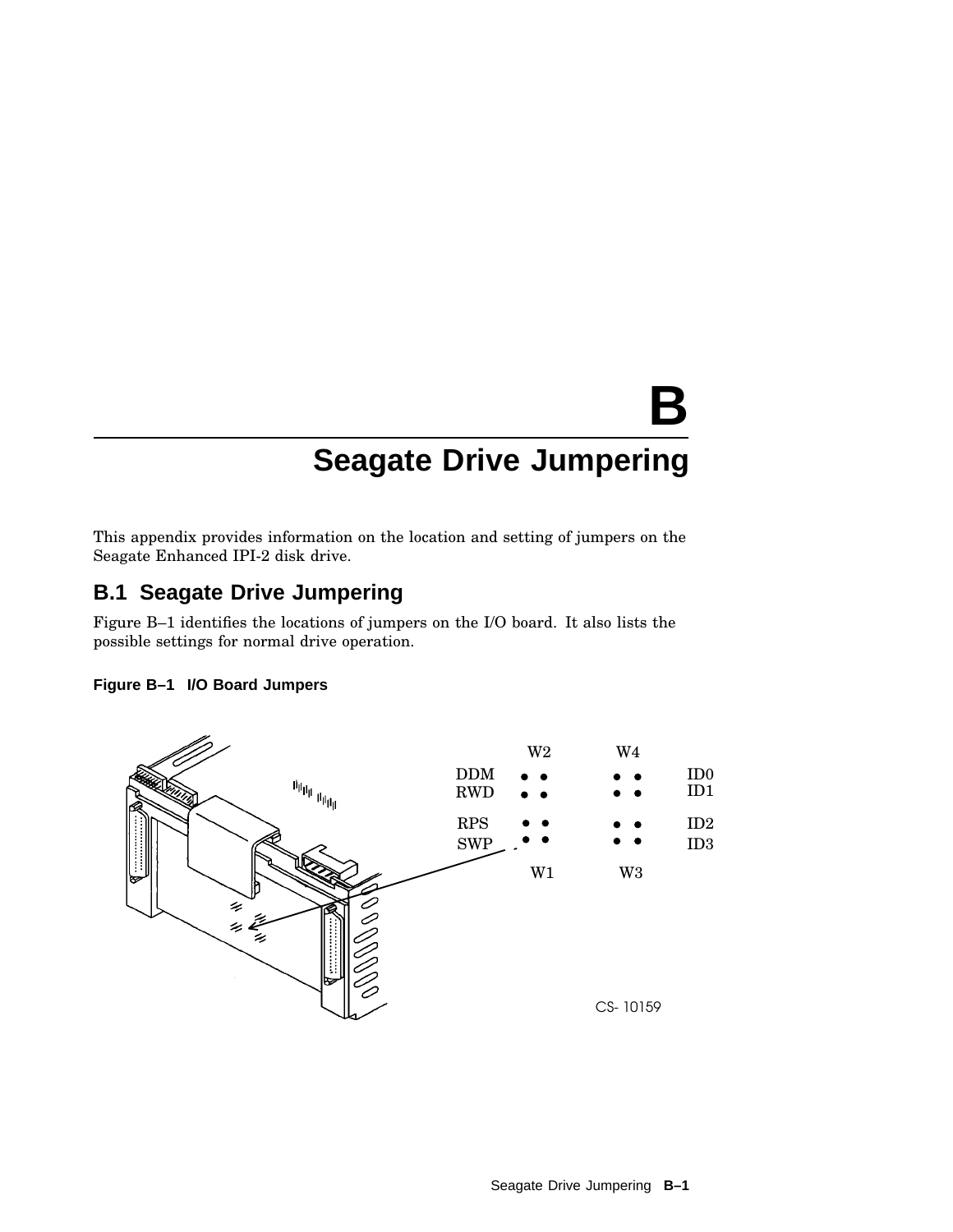#### **B.1.1 Microcode ID0 - ID3**

These jumpers assign a unique device configuration code. Use only one of the two configuration codes.

| 0 <sub>o</sub><br>0 <sub>o</sub><br>0 <sub>o</sub><br>0 <sub>o</sub> | . .<br>$\bullet$ $\bullet$ .<br>0 <sub>o</sub><br>0 <sub>o</sub>                                | Enable the $J10$ write protect/over temperature $(W/T)$ pins<br>to determine over temperature status. |
|----------------------------------------------------------------------|-------------------------------------------------------------------------------------------------|-------------------------------------------------------------------------------------------------------|
| 0 <sub>o</sub><br>0 <sub>o</sub><br>0 <sub>o</sub>                   | $\bullet$ $\bullet$<br>$\bullet\hspace{1mm}\bullet\hspace{1mm}$<br>0 <sub>o</sub><br>$^{\circ}$ | Enable the $J10$ write protect/over temperature (W/T) pins<br>to determine write protect status.      |

## **B.1.2 Enable Short Rotational Position Sensing (RPS)<sup>1</sup>**

| 0 <sub>o</sub> | 0 <sub>o</sub><br>$^{\circ}$                  | 0 <sub>o</sub><br>0 <sub>o</sub><br>0 <sub>o</sub><br>0 <sub>o</sub> | Enable the drive to perform short rotational position<br>sensing (RPS). This allows short RPS pulses to be<br>generated when the drive performs a seek and arrives<br>on-cylinder during the normal RPS pulse time. |
|----------------|-----------------------------------------------|----------------------------------------------------------------------|---------------------------------------------------------------------------------------------------------------------------------------------------------------------------------------------------------------------|
|                | 0 <sub>o</sub><br>0 <sub>o</sub><br>. .<br>ററ | 0 <sub>o</sub><br>0 <sub>o</sub><br>0 <sub>o</sub><br>o o            | Disable the RPS pulse for one full revolution if the<br>actuator arrives on-cylinder during the normal RPS pulse<br>time.                                                                                           |

 $1$  Enabling short RPS generally provides better performance by reducing the average latency of a seek that includes RPS operation. This feature is available only during non-buffered write operations.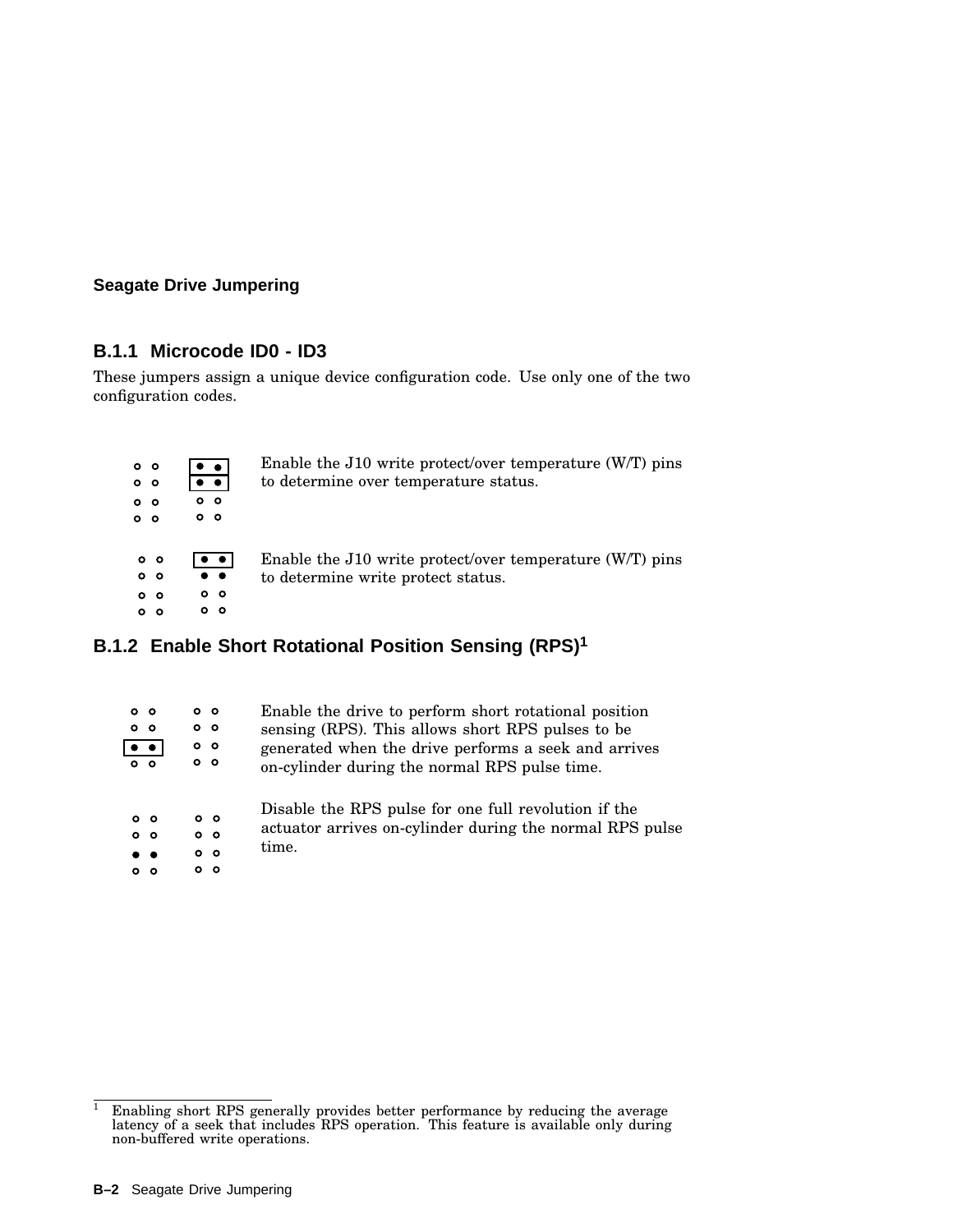#### **B.1.3 Disable Read/Write Diagnostics (RWD)**

| 0 <sub>o</sub><br>$\bullet$ $\bullet$<br>0 <sub>o</sub><br>0 <sub>o</sub>  | 0 <sub>o</sub><br>0 <sub>o</sub><br>0 <sub>o</sub><br>0 <sub>o</sub> | Prevent internal diagnostic program from doing read and<br>write operations. This is the required setting if diagnostic<br>cylinder (2736) is used for customer data. |
|----------------------------------------------------------------------------|----------------------------------------------------------------------|-----------------------------------------------------------------------------------------------------------------------------------------------------------------------|
| 0 <sub>o</sub><br>$\bullet\quadbullet$<br>0 <sub>o</sub><br>0 <sub>o</sub> | 0 <sub>o</sub><br>0 <sub>o</sub><br>0 <sub>o</sub><br>o o            | Enable internal diagnostic program to perform read and<br>write operations. The jumper is factory set to this position.                                               |

#### **B.1.4 Enable Position Calibration on Seek (SWP)**

| $\bullet$ $\bullet$ | 0 <sub>o</sub><br>0 <sub>o</sub><br>0 <sub>o</sub> | $^{\circ}$<br>0 <sub>o</sub><br>$\circ$ $\circ$<br>0 <sub>o</sub>     | Enable the drive to perform position compensation<br>calibration cycles only during a Load Cylinder or Load<br>Position operation (auto-initiated mode only). |
|---------------------|----------------------------------------------------|-----------------------------------------------------------------------|---------------------------------------------------------------------------------------------------------------------------------------------------------------|
|                     | 0 <sub>o</sub><br>0 <sub>o</sub><br>0 <sub>o</sub> | 0 <sub>o</sub><br>0 <sub>o</sub><br>0 <sub>o</sub><br>$\circ$ $\circ$ | Enable the drive to perform position compensation<br>calibration cycles only during idle time (auto-initiated<br>mode only).                                  |

Figure B–2 identifies J10 and J12 jumpers and gives their locations on the control board. Figure B–3 and Figure B–4 list the possible settings for normal drive operation for jumpers on the control board.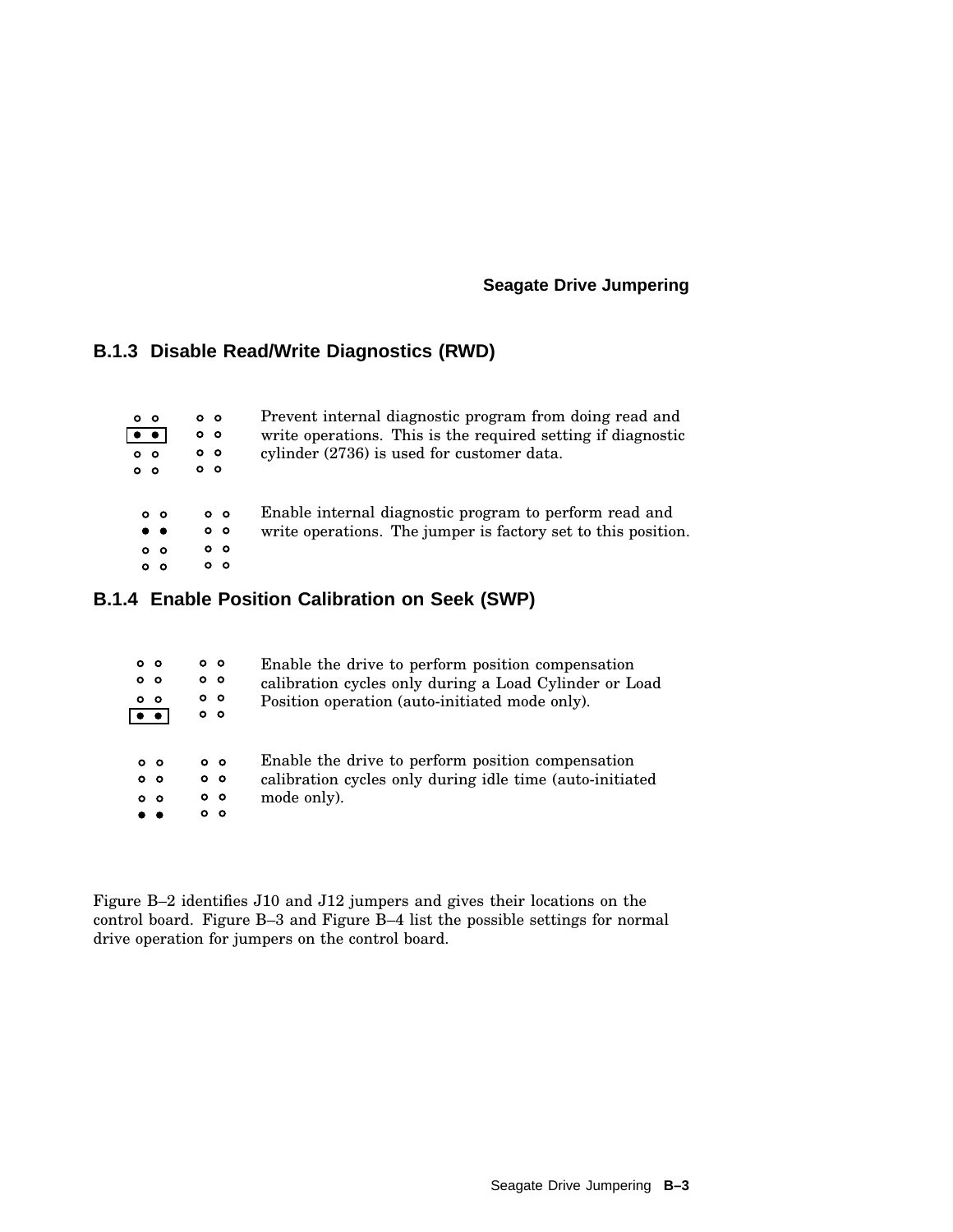

#### **Figure B–2 J10 and J12 Control Board Jumpers**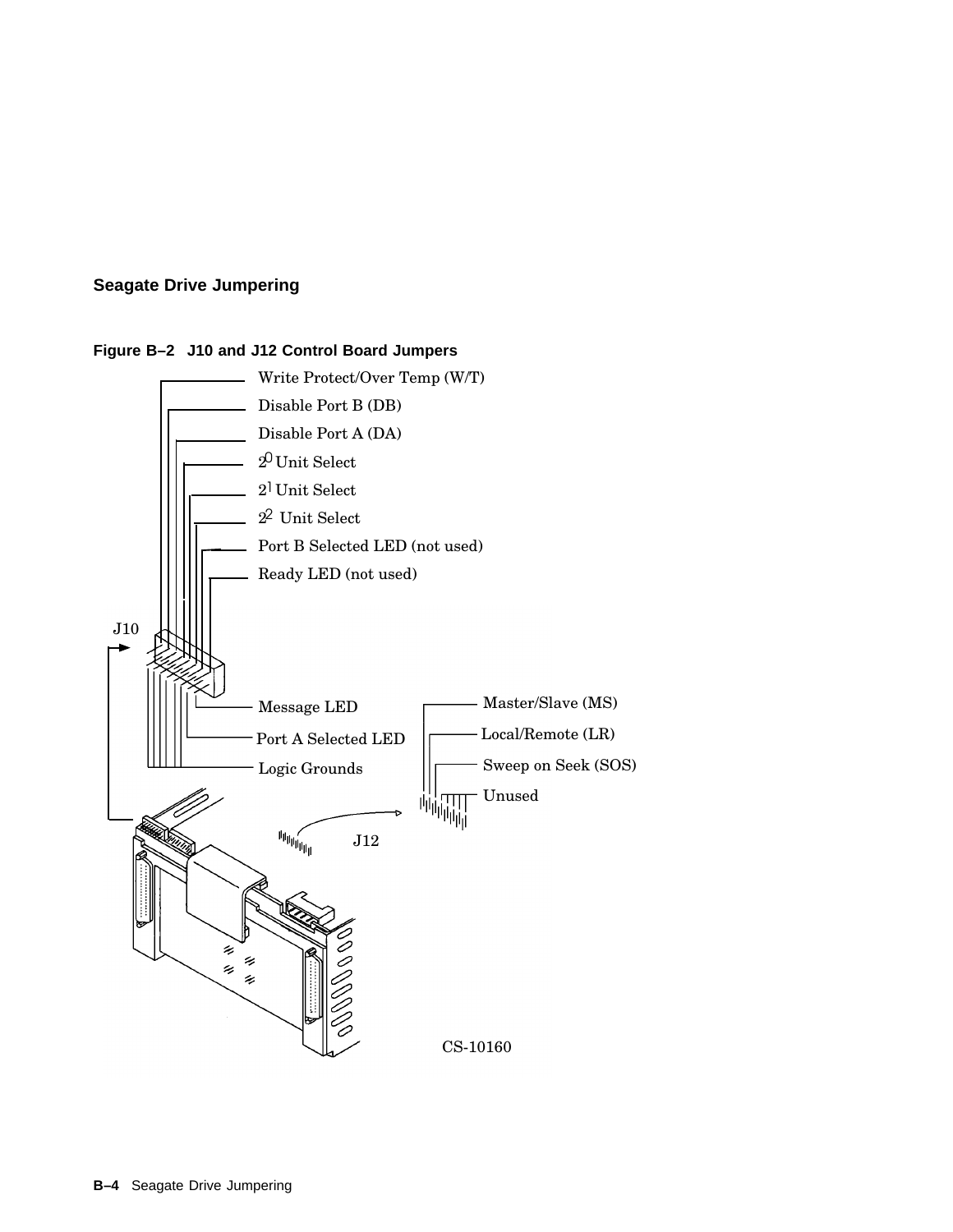#### **Figure B–3 J10 Jumpers**

| Select unit ID, write protect, and disable port<br>options by placing jumpers as shown below |                                                                                                                              |
|----------------------------------------------------------------------------------------------|------------------------------------------------------------------------------------------------------------------------------|
| Unit Select $ID = 0$                                                                         | ٥<br>٥<br>$\circ$<br>ິ<br>ი<br>۰<br>$\circ$<br>٥<br>٥<br>ο                                                                   |
| Unit Select $ID = 1$                                                                         | ۰<br>۰<br>$\circ$<br>٥<br>$\circ$<br>$\circ$<br>۰<br>o<br>٥                                                                  |
| Unit Select ID = $2$                                                                         | ۰<br>$\circ$<br>൦<br>$\bullet$<br>$\mathbf{o}$<br>$\bullet$<br>$\circ$                                                       |
| Unit Select $ID = 3$                                                                         | $\circ$<br>$\circ$<br>۰<br>$\circ$<br>۰<br>$\circ$<br> 0 <br>۰                                                               |
| Unit Select $ID = 4$                                                                         | $\circ$<br>$\circ$<br>$\circ$<br>۰<br>$\circ$<br>$\mathbf{o}$<br>$\circ$<br>$\circ$<br>o                                     |
| Unit Select $ID = 5$                                                                         | ۰<br>۰<br>$\circ$<br>۰<br>$\circ$<br>$\circ$<br>$\circ$<br>$\circ$<br>$\circ$                                                |
| Unit Select $ID = 6$                                                                         | ۰<br>۰<br>۰<br>۰<br>$\circ$<br>$\circ$<br>$\mathbf{o}$<br>$\circ$<br>۰                                                       |
| Unit Select ID = $7$                                                                         | $\circ$<br>۰<br>$\circ$ $\circ$<br>o<br>0 <sub>o</sub><br>o<br>$\bullet$<br>$\circ$                                          |
| Disable Port A                                                                               | ۰<br>$\circ$<br>۰<br>۰<br>۰<br>۰<br>۰<br>$\circ$<br>$\circ$<br>$\circ$<br>$\circ$<br>۰<br>۰<br>۰                             |
| Enable Port A (factory setting)                                                              | ٥<br>٥<br>O<br>$\circ$<br>Ω<br>O<br>$\circ$<br>$\circ$<br>$\circ$<br>$\circ$ $\circ$<br>O                                    |
| Disable Port B (factory setting)                                                             | $\circ$<br>$\circ$<br>$\circ$<br>ം<br>۰<br>۰<br>$\circ$<br>۰<br>٥<br>۰<br>۰<br>۰<br>۰<br>$\circ$                             |
| Enable Port B                                                                                | ۰<br>$\circ$<br>$\circ$<br>۰<br>$\circ$<br>൦<br>о<br>O<br>۰<br>۰<br>$\circ$ $\circ$<br>ം പ                                   |
| Report over-temperature status through the IPI<br>interface when this pin goes low.<br>∗     | $\circ$<br>٥<br>$\circ$<br>$\circ$<br>$\circ$<br>$\circ$<br>ο<br>۰<br>۰<br>ം<br>۰<br>٥<br>۰<br>$\circ$                       |
| Do not report over-temperature status *                                                      | ٥<br>٥<br>٥<br>٥<br>$\circ$<br>$\circ$<br>۰<br>$\circ$<br>$\circ$<br>$\circ$<br>$\circ$<br>$\circ$                           |
| Enable writing (normal setting) **                                                           | ۰<br>$\circ$<br>$\circ$<br>ം<br>ົ<br>$\circ$<br>۰<br>$\circ$                                                                 |
| Prevent writing (write protected) **                                                         | ۰<br>$\circ$<br>۰<br>$\circ$<br>۰<br>۰<br>۰<br>$\circ$<br>$\bullet$<br>$\circ$<br>$\circ$<br>$\circ$<br>$\bullet$<br>$\circ$ |

CS-10161

\* Microcode ID positions 2  $\frac{0}{2}$  and 2  $\frac{1}{2}$  must both be jumpered for this option to be valid. \*\* Microcode ID position 2  $^{\dagger}$  must not be jumpered for this options to be valid.

Seagate Drive Jumpering **B–5**